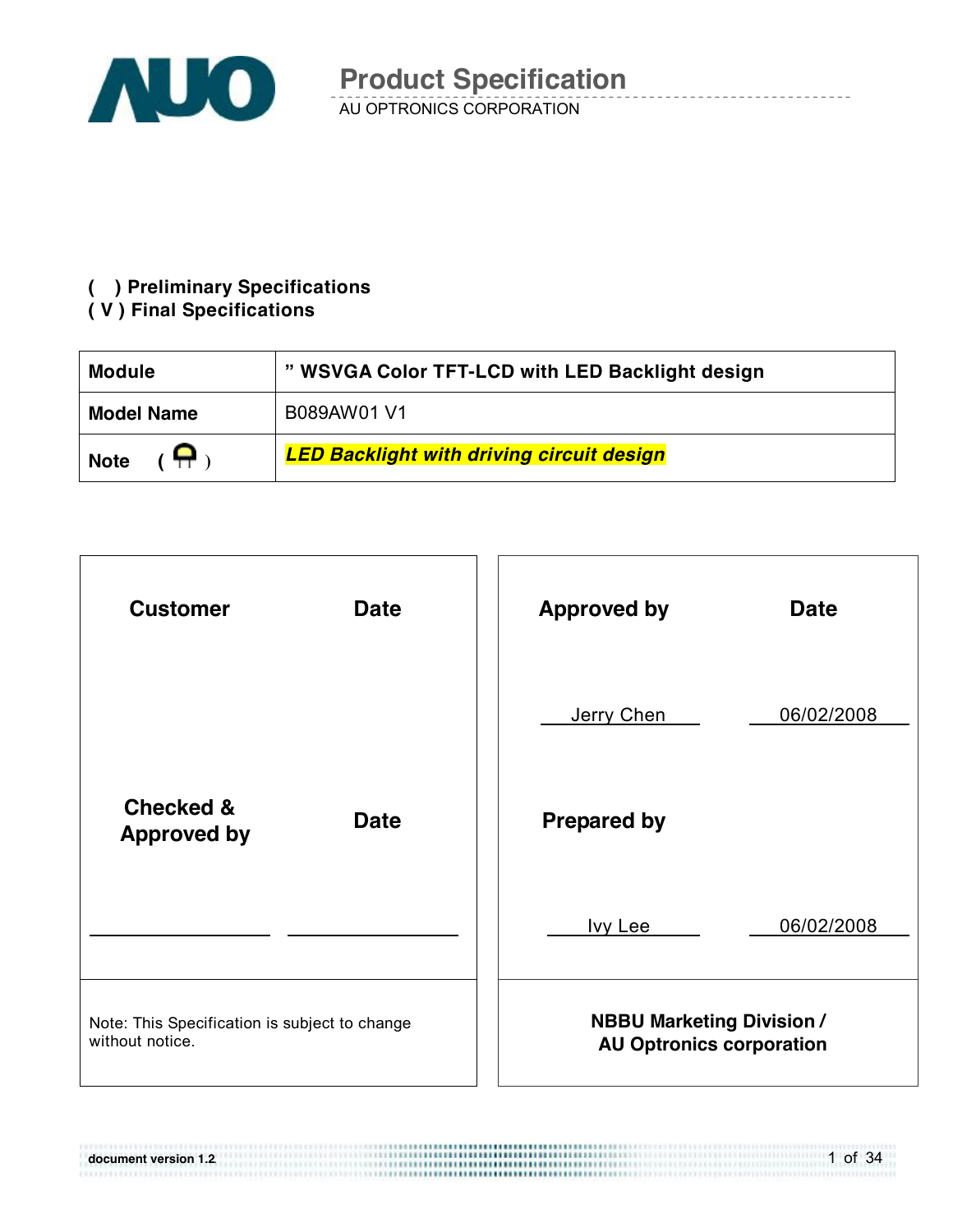

# **Product Specification**<br>AU OPTRONICS CORPORATION

### Contents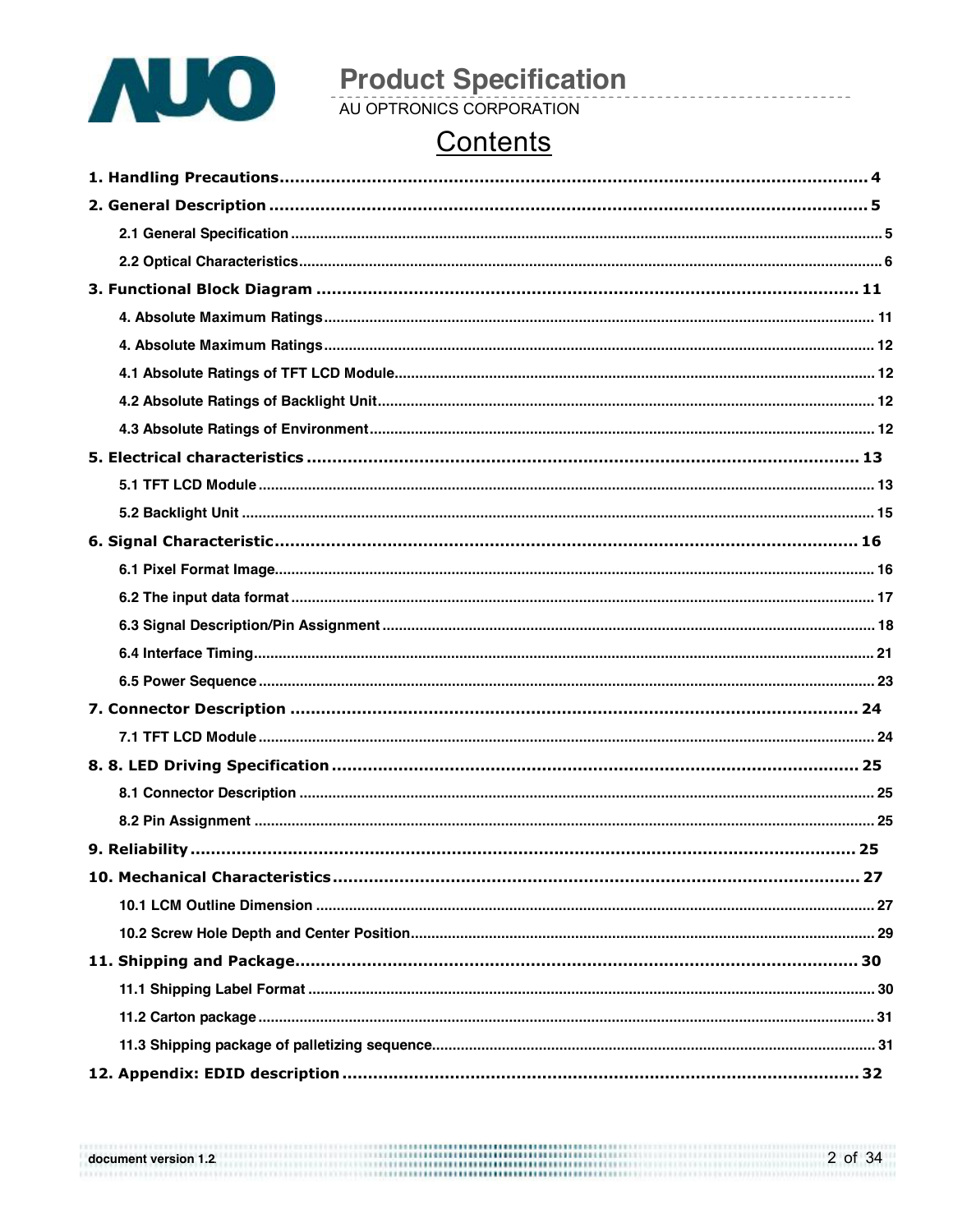

AU OPTRONICS CORPORATION

### **Record of Revision**

| Version and Date   Page |     | Old description                   | <b>New Description</b>   | Remark |
|-------------------------|-----|-----------------------------------|--------------------------|--------|
| 0.12008/03/31           | All | <b>First Edition for Customer</b> |                          |        |
| 1.0 2008/05/20          | All | <b>Preliminary spec</b>           | <b>Final spec</b>        |        |
| 1.1 2008/06/03          | 19, | Pin assignment                    | Pin assgnment            |        |
|                         | 26  | NC or ENB pin input<br>Pin pins   | ENB pin input<br>39 pins |        |
| 1.2 2008/06/03          | 15  | LED parameter and symbal          | Update                   |        |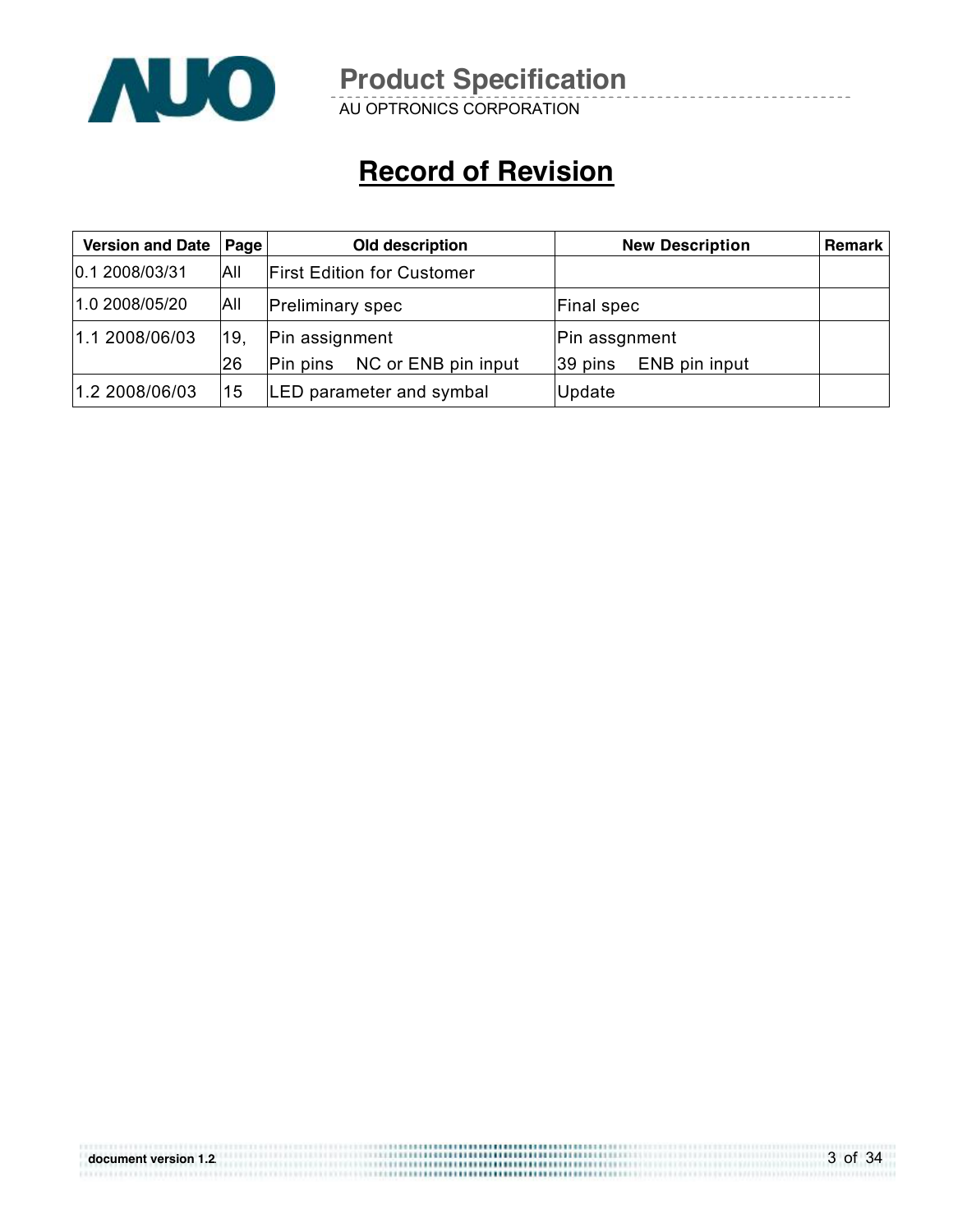

AU OPTRONICS CORPORATION

### **1. Handling Precautions**

- 1) Since front polarizer is easily damaged, pay attention not to scratch it.
- 2) Be sure to turn off power supply when inserting or disconnecting from input connector.
- 3) Wipe off water drop immediately. Long contact with water may cause discoloration or spots.
- 4) When the panel surface is soiled, wipe it with absorbent cotton or other soft cloth.
- 5) Since the panel is made of glass, it may break or crack if dropped or bumped on hard surface.
- 6) Since CMOS LSI is used in this module, take care of static electricity and insure human earth when handling.
- 7) Do not open nor modify the Module Assembly.
- 8) Do not press the reflector sheet at the back of the module to any directions.
- 9) At the insertion or removal of the Signal Interface Connector, be sure not to rotate nor tilt the Interface Connector of the TFT Module.
- 11)After installation of the TFT Module into an enclosure (Notebook PC Bezel, for example), do not twist nor bend the TFT Module even momentary. At designing the enclosure, it should be taken into consideration that no bending/twisting forces are applied to the TFT Module from outside. Otherwise the TFT Module may be damaged.
- 12)Small amount of materials having no flammability grade is used in the LCD module. The LCD module should be supplied by power complied with requirements of Limited Power Source (IEC60950 or UL1950), or be applied exemption.
- 13)Disconnecting power supply before handling LCD modules, it can prevent electric shock, DO NOT TOUCH the electrode parts, cables, connectors and LED circuit part of TFT module that a LED light bar build in as a light source of back light unit. It can prevent electrostic breakdown.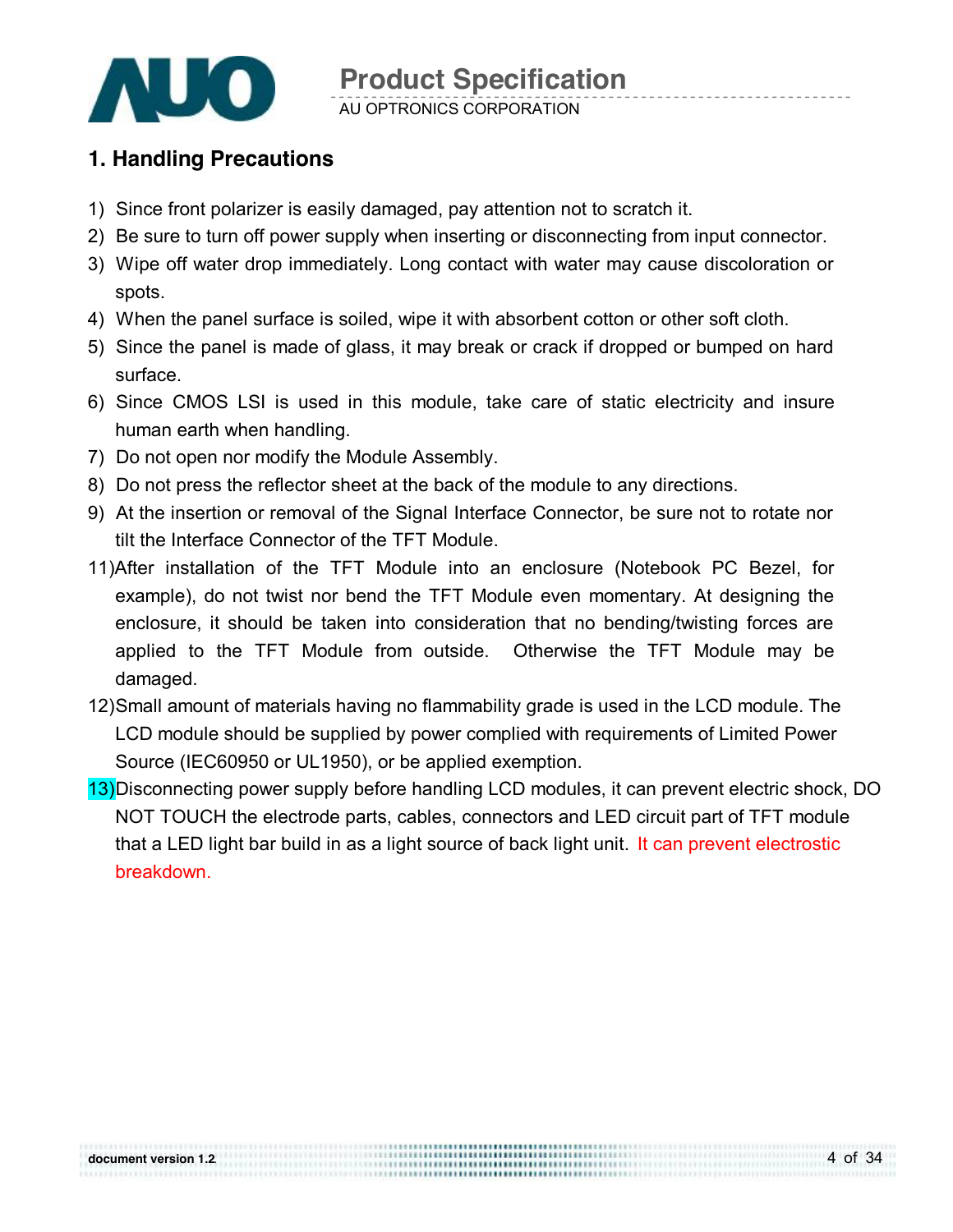

AU OPTRONICS CORPORATION

### **2. General Description**

B089AW01 V1 is a Color Active Matrix Liquid Crystal Display composed of a TFT LCD panel, a driver circuit, and LED backlight system. The screen format is intended to support the WSVGA (1024(H) x 600(V)) screen and 262k colors (RGB 6-bits data driver) with LED backlight driving circuit. All input signals are LVDS interface compatible.

B089AW01 V1 is designed for a display unit of notebook style personal computer and industrial machine.

### **2.1 General Specification**

The following items are characteristics summary on the table at 25 ℃ condition:

| <b>Items</b>                                        | <b>Unit</b>          | <b>Specifications</b>                             |        |        |      |  |
|-----------------------------------------------------|----------------------|---------------------------------------------------|--------|--------|------|--|
| Screen Diagonal                                     | [mm]                 | 226.06(W")                                        |        |        |      |  |
| <b>Active Area</b>                                  | [mm]                 | 195.07(H) X 113.4(V)                              |        |        |      |  |
| Pixels H x V                                        |                      | 1024x3(RGB) x 600                                 |        |        |      |  |
| <b>Pixel Pitch</b>                                  | [mm]                 | $0.1905$ (H) x 0.189 (V)                          |        |        |      |  |
| <b>Pixel Arrangement</b>                            |                      | R.G.B. Vertical Stripe                            |        |        |      |  |
| Display Mode                                        |                      | Normally White                                    |        |        |      |  |
| <b>White Luminance</b><br>Note: ILED IS LED current | [cd/m <sup>2</sup> ] | 180 typ. (center)<br>150 min. (center)<br>(Note1) |        |        |      |  |
| <b>Luminance Uniformity</b>                         |                      | 1.6 max. (13 points)                              |        |        |      |  |
| <b>Contrast Ratio</b>                               |                      | 300 typ                                           |        |        |      |  |
| <b>Response Time</b>                                | [ms]                 | 30 typ / 50 max                                   |        |        |      |  |
| Nominal Input Voltage VDD                           | [Volt]               | $+3.3$ typ.                                       |        |        |      |  |
| <b>Power Consumption</b>                            | [Watt]               | 3.0 max. (Include Logic and Black Light power)    |        |        |      |  |
| Weight                                              | [Grams]              | 190 max.                                          |        |        |      |  |
| <b>Physical Size</b>                                | [mm]                 |                                                   |        | W      | т    |  |
|                                                     |                      | Max                                               | 213.66 | 129.85 | 5.45 |  |
|                                                     |                      | <b>Typical</b>                                    | 213.36 | 129.55 | 5.15 |  |
|                                                     |                      | Min                                               |        |        |      |  |
| <b>Electrical Interface</b>                         |                      | 1 channel LVDS                                    |        |        |      |  |
| <b>Surface Treatment</b>                            |                      | Glare                                             |        |        |      |  |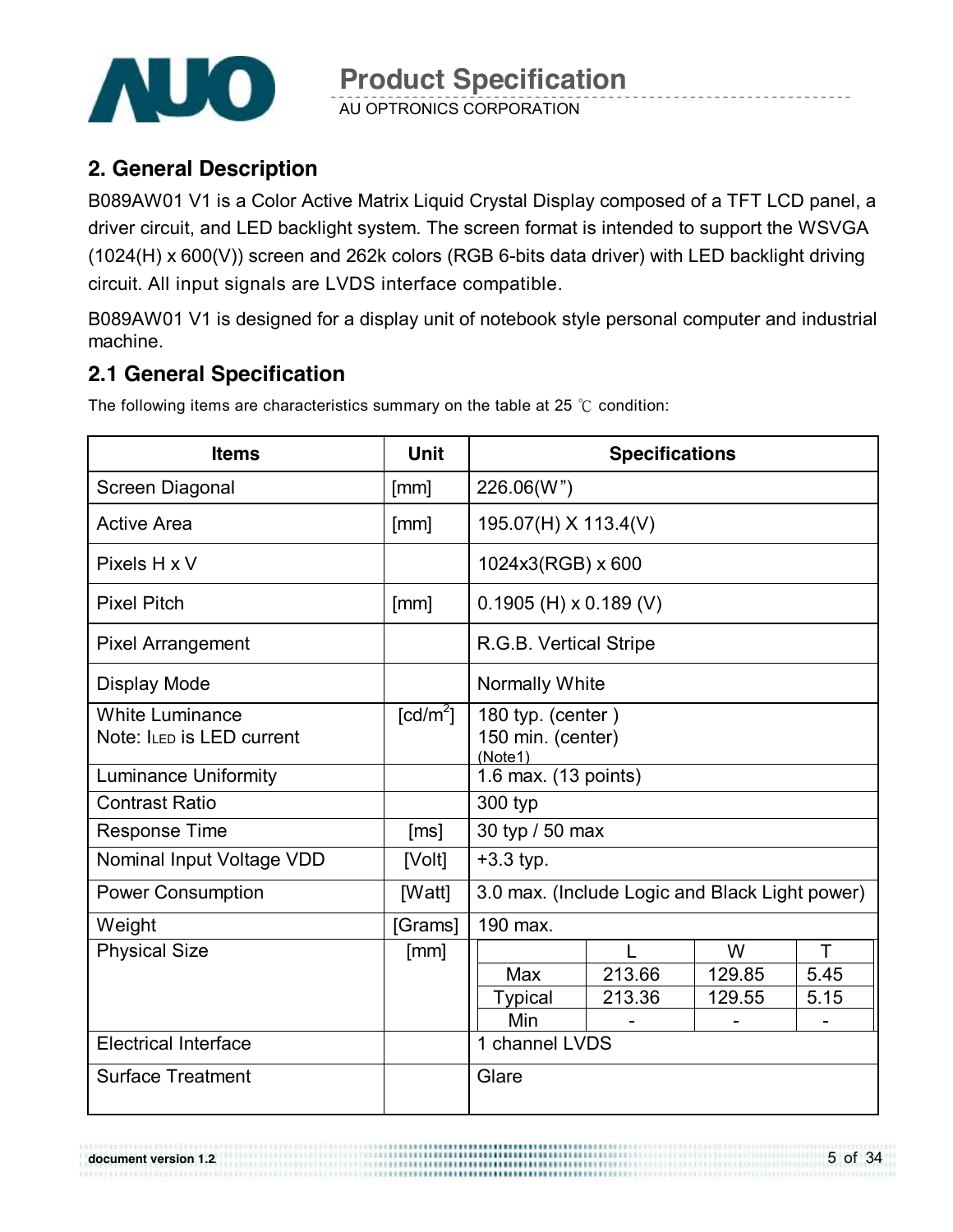

AU OPTRONICS CORPORATION

| <b>Support Color</b>     |                                    | 262K colors (RGB 6-bit) |
|--------------------------|------------------------------------|-------------------------|
| <b>Temperature Range</b> |                                    |                         |
|                          |                                    |                         |
| Operating                | $\mathop{\rm [^{\circ}C}\nolimits$ | 0 to $+50$              |
| Storage (Non-Operating)  | $\mathsf{I}^{\circ}\mathsf{C}$     | $-20$ to $+65$          |
| <b>RoHS Compliance</b>   |                                    | <b>RoHS Compliance</b>  |
|                          |                                    |                         |

### **2.2 Optical Characteristics**

The optical characteristics are measured under stable conditions at 25℃ (Room Temperature) :

| Item                           | <b>Unit</b>                         | <b>Conditions</b>                                   | Min.  | Typ.     | Max.           | <b>Note</b> |
|--------------------------------|-------------------------------------|-----------------------------------------------------|-------|----------|----------------|-------------|
| <b>White Luminance</b>         | $\lceil$ cd/m <sup>2</sup> $\rceil$ | <b>Center</b>                                       | 150   | 180      |                | 1, 4, 5.    |
| <b>Viewing Angle</b>           | [degree]<br>[degree]                | <b>Horizontal</b><br>(Right)<br>$CR = 10$<br>(Left) |       | 45<br>45 |                | 4,9         |
|                                | [degree]<br>[degree]                | <b>Vertical</b><br>(Upper)<br>$CR = 10$ (Lower)     |       | 15<br>35 |                |             |
| Luminance<br><b>Uniformity</b> |                                     | <b>13 Points</b>                                    |       |          | 1.6            | 2,3,4       |
| <b>CR: Contrast Ratio</b>      |                                     |                                                     | 200   | 300      | $\blacksquare$ | 4,6         |
| <b>Cross talk</b>              | $\%$                                |                                                     |       |          | 4              | 4,7         |
| <b>Response Time</b>           | [msec]                              | <b>Rising</b>                                       |       | 12       | 20             | 4,8         |
|                                | [msec]                              | <b>Falling</b>                                      |       | 18       | 30             |             |
|                                | [msec]                              | <b>Rising + Falling</b>                             |       | 30       | 50             |             |
|                                |                                     | <b>Red x</b>                                        | 0.535 | 0.585    | 0.635          | 4,9         |
|                                |                                     | <b>Red y</b>                                        | 0.304 | 0.354    | 0.404          |             |
| <b>Chromaticity of color</b>   |                                     | <b>Green x</b>                                      | 0.29  | 0.34     | 0.39           |             |
| <b>Coordinates</b>             |                                     | Green y                                             | 0.529 | 0.579    | 0.629          |             |
| (CIE 1931)                     |                                     | <b>Blue x</b>                                       | 0.092 | 0.142    | 0.192          |             |
|                                |                                     | <b>Blue y</b>                                       | 0.048 | 0.098    | 0.148          |             |
|                                |                                     | White x                                             | 0.263 | 0.313    | 0.363          |             |
|                                |                                     | White y                                             | 0.279 | 0.329    | 0.379          |             |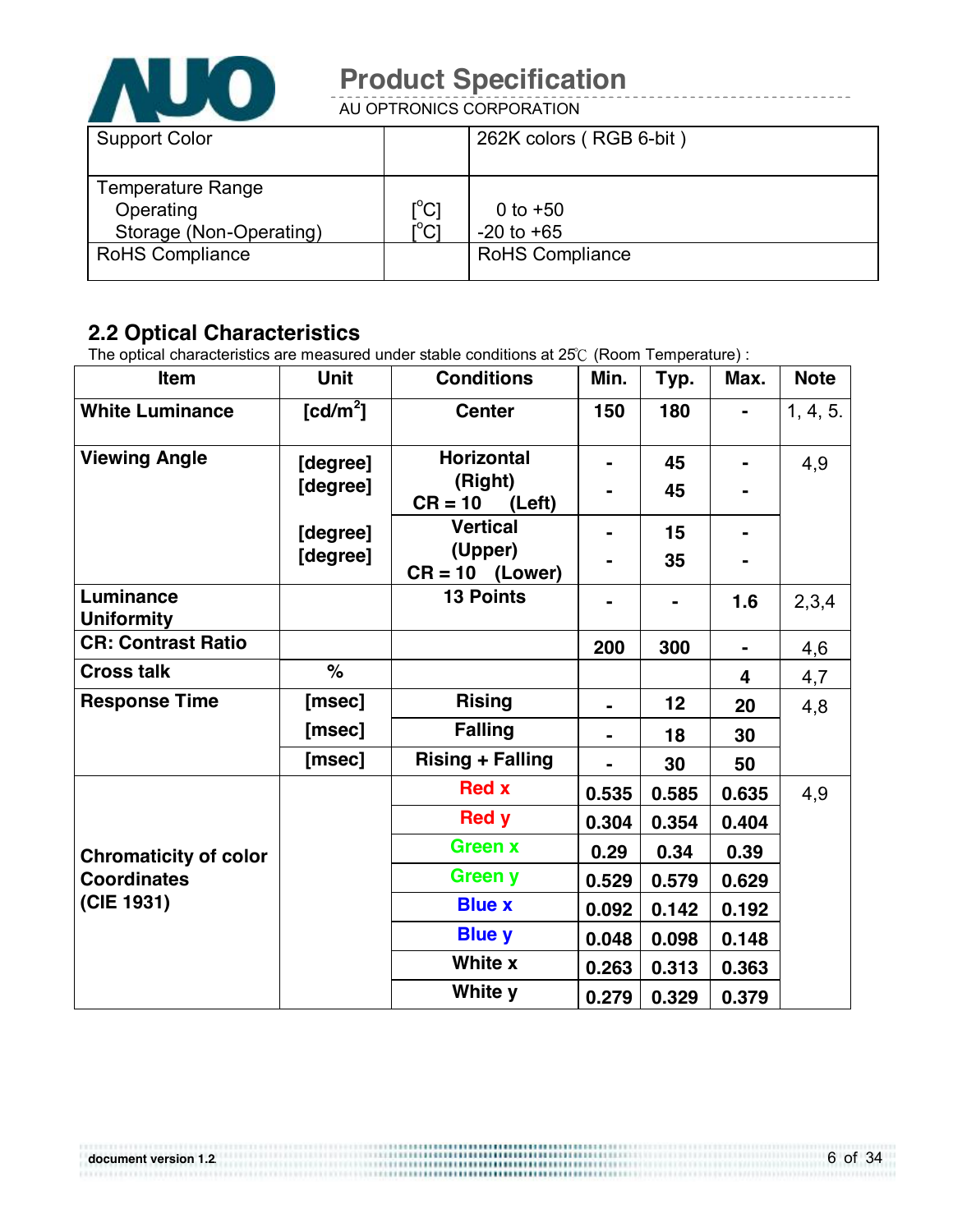

AU OPTRONICS CORPORATION

Note 1 : 13 points position (Ref: Active area)



Note 3: The luminance uniformity of 5 or13 points is defined by dividing the maximum luminance values by the minimum test point luminance

|                         | Maximum Brightness of five points     |
|-------------------------|---------------------------------------|
| $\delta$ w <sub>5</sub> | Minimum Brightness of five points     |
|                         | Maximum Brightness of thirteen points |
| $\delta$ W13            | Minimum Brightness of thirteen points |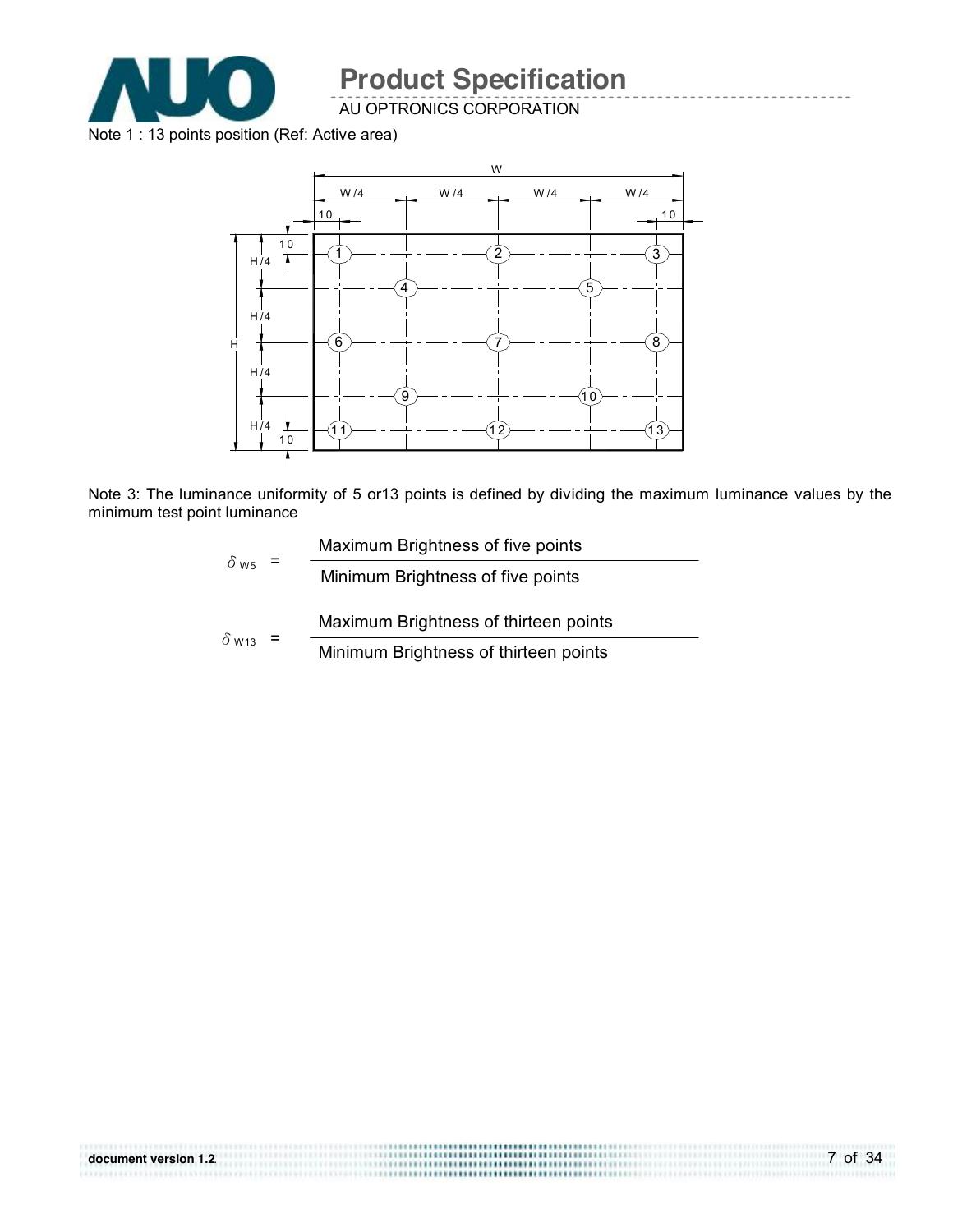

AU OPTRONICS CORPORATION

The LCD module should be stabilized at given temperature for 30 minutes to avoid abrupt temperature change during measuring. In order to stabilize the luminance, the measurement should be executed after lighting Backlight for 30 minutes in a stable, windless and dark room.



Center of the screen

Note 5: Definition of Average Luminance of White (Y<sub>L</sub>):

Measure the luminance of gray level 63 at 5 points,  $Y_L = [L (1) + L (2) + L (3) + L (4) + L (5)]$  / 5

L (x) is corresponding to the luminance of the point X at Figure in Note (1).

Note 6: Definition of contrast ratio:

Contrast ratio is calculated with the following formula.

Contrast ratio (CR)= Brightness on the "White" state Brightness on the "Black" state

Note 7: Definition of Cross Talk (CT)

 $CT = |Y_B - Y_A| / Y_A \times 100$  (%)

**Where** 

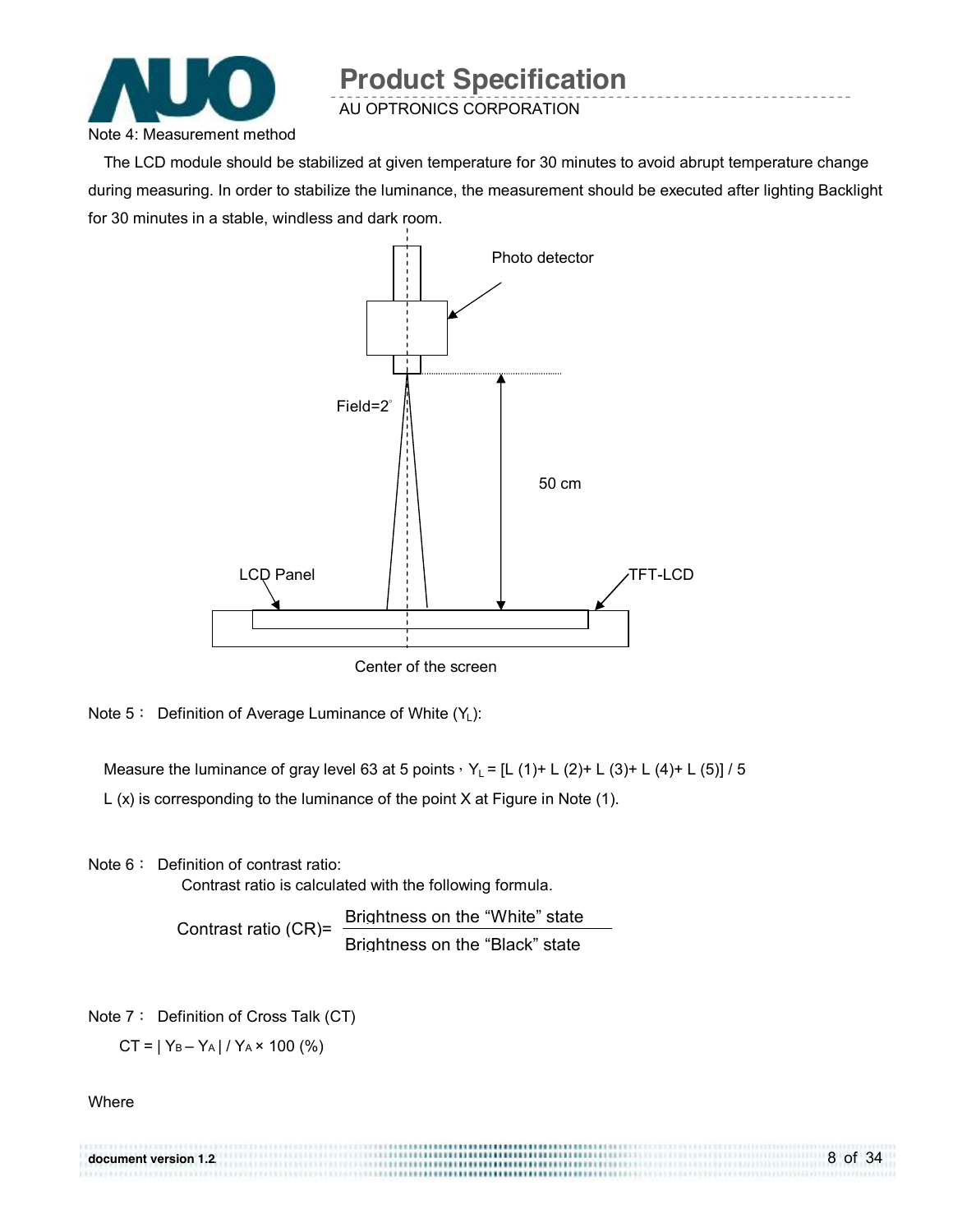

AU OPTRONICS CORPORATION

YA = Luminance of measured location without gray level 0 pattern (cd/m2)

 $Y_B$  = Luminance of measured location with gray level 0 pattern (cd/m2)



Note 8: Definition of response time:

The output signals of BM-7 or equivalent are measured when the input signals are changed from "Black" to "White" (falling time) and from "White" to "Black" (rising time), respectively. The response time interval between the 10% and 90% of amplitudes. Refer to figure as below.

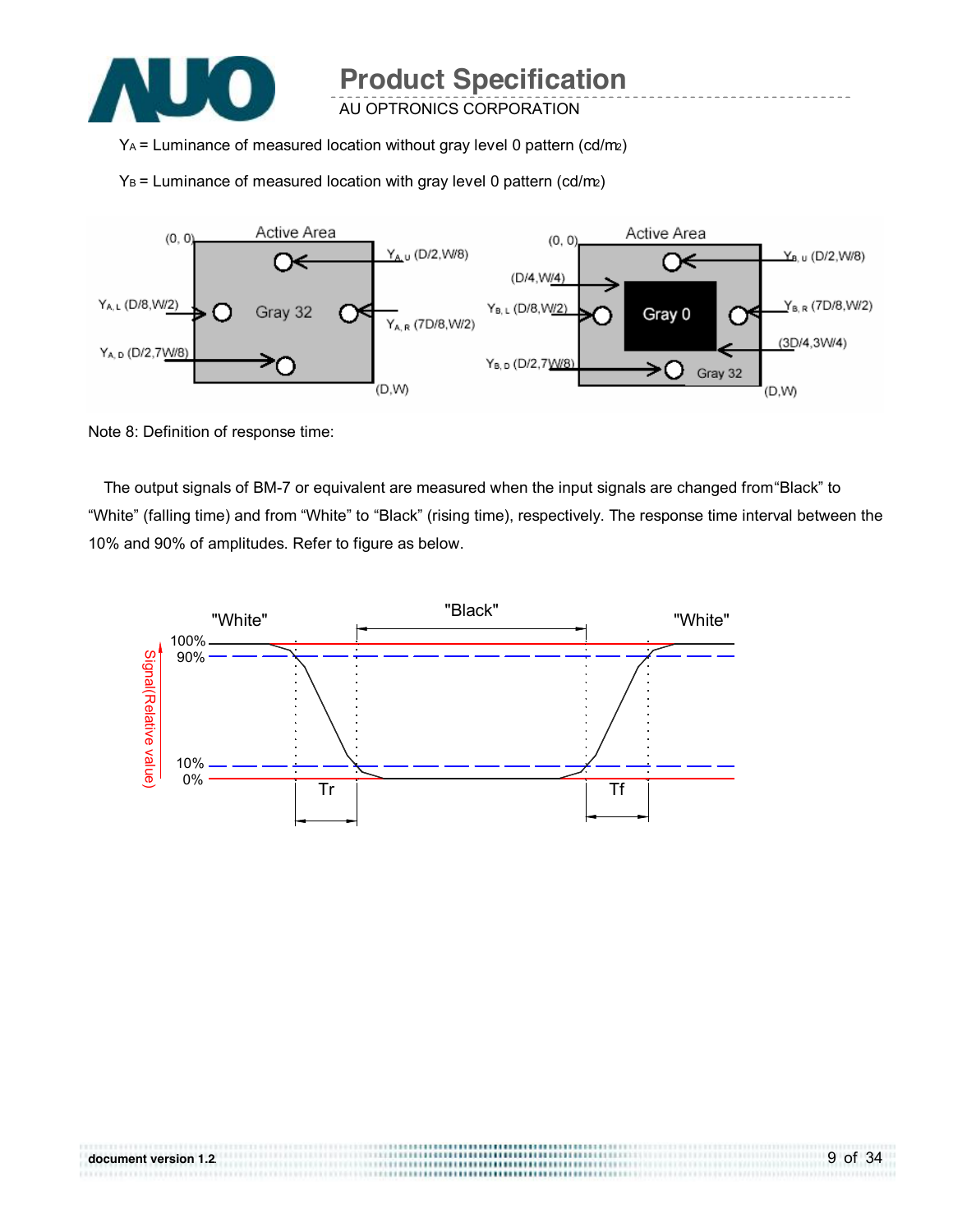

Note 8. Definition of viewing angle

Viewing angle is the measurement of contrast ratio ≧10, at the screen center, over a 180° horizontal and 180° vertical range (off-normal viewing angles). The 180° viewing angle range is broken down as follows; 90° (θ) horizontal left and right and 90° (Φ) vertical, high (up) and low (down). The measurement direction is typically perpendicular to the display surface with the screen rotated about its center to develop the desired measurement viewing angle.



10 of 34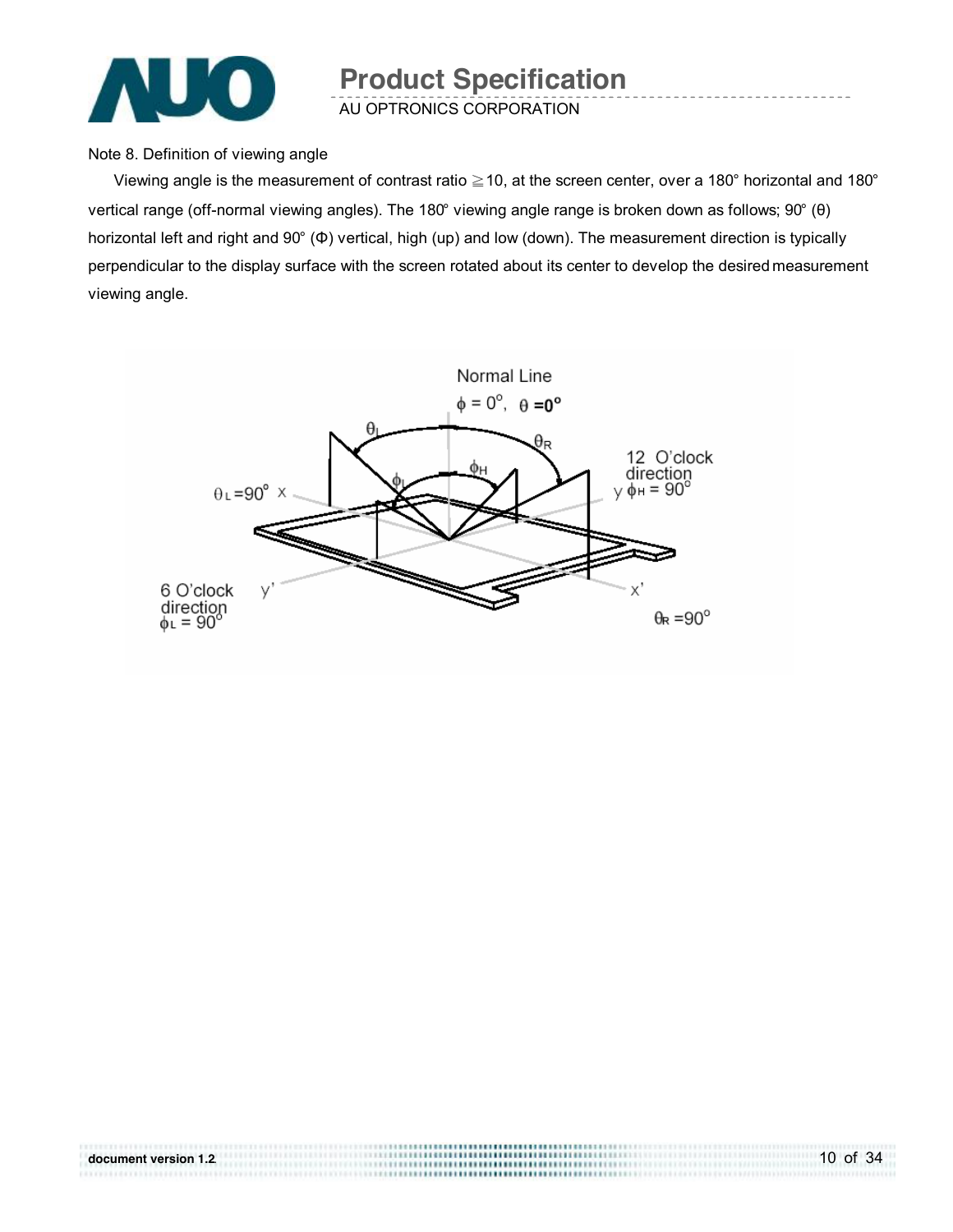

AU OPTRONICS CORPORATION

### **3. Functional Block Diagram**

The following diagram shows the functional block of the 8.9 inches wide Color TFT/LCD 40 Pin (One ch/connector Module:

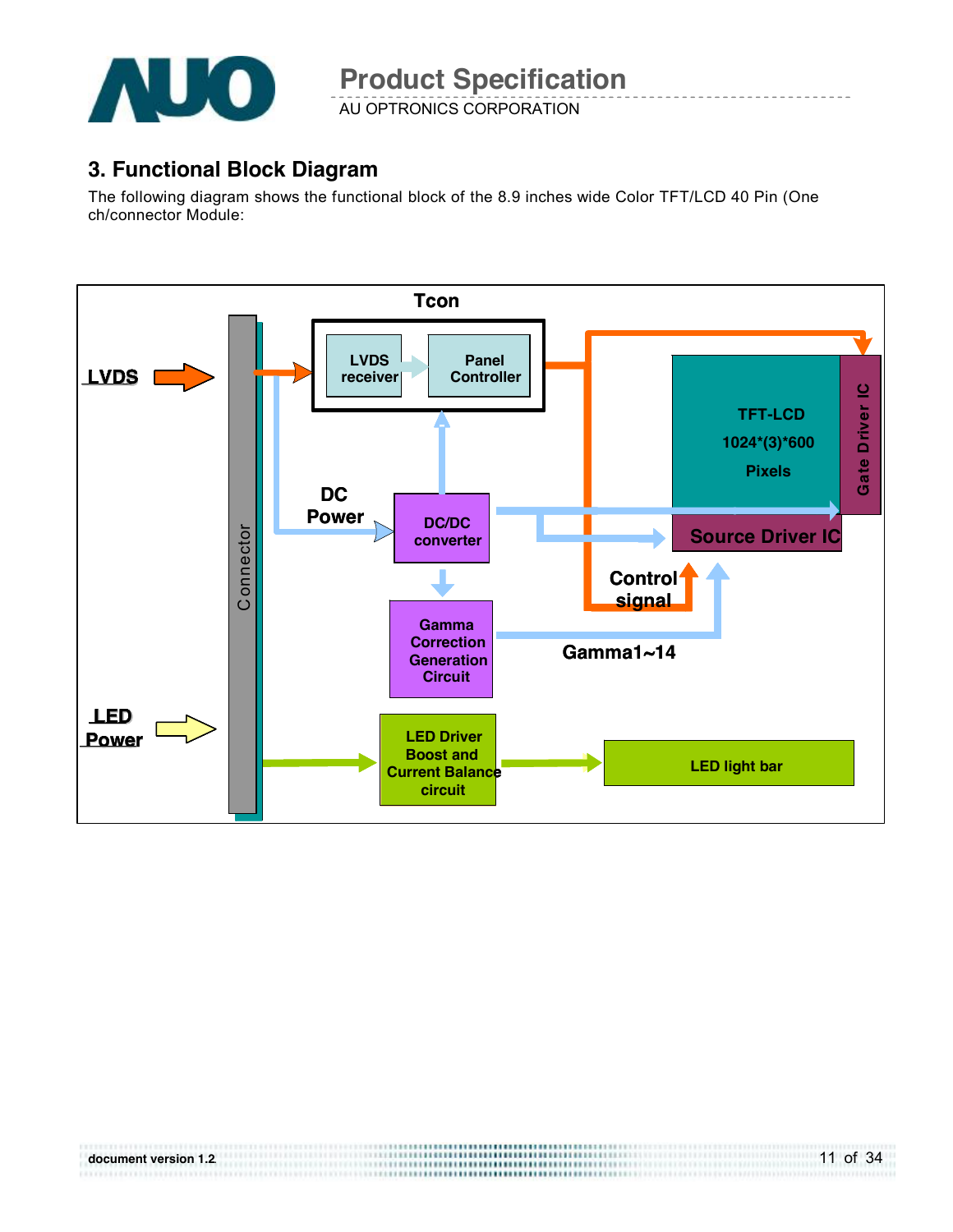

AU OPTRONICS CORPORATION

### **4. Absolute Maximum Ratings**

An absolute maximum rating of the module is as following:

#### **4.1 Absolute Ratings of TFT LCD Module**

| ltem            | symbol | Min    | Max  | Unit   | Conditions |
|-----------------|--------|--------|------|--------|------------|
| Logic/LCD Drive | Vin    | $-0.3$ | +4.0 | [Volt] | Note 1 2   |

### **4.2 Absolute Ratings of Backlight Unit**

| Item                       | Svmbol      | Min                      | Max             | Unit       | <b>Conditions</b> |
|----------------------------|-------------|--------------------------|-----------------|------------|-------------------|
| LED Driving Voltage        | VLED        |                          | 36 (Row Output) | [Volt]     | Note 1,2,3        |
| <b>LED Driving Current</b> | <b>ILED</b> | $\overline{\phantom{0}}$ | 30 (Row Output) | $[mA]$ rms | Note 1,2,3        |

### **4.3 Absolute Ratings of Environment**

| <b>Item</b>                  | Symbol     | Min | Max   | Unit                                    | <b>Conditions</b> |
|------------------------------|------------|-----|-------|-----------------------------------------|-------------------|
| <b>Operating Temperature</b> | TOP        |     | $+50$ | $\mathsf{I}^\circ\mathsf{C} \mathsf{I}$ | Note 4            |
| <b>Operation Humidity</b>    | <b>HOP</b> |     | 95    | [%RH]                                   | Note 4            |
| Storage Temperature          | TST        | -20 | $+65$ | [°C]                                    | Note 4            |
| <b>Storage Humidity</b>      | HST        | b   | 95    | [%RH]                                   | Note 4            |

Note 1: At Ta (25℃ )

Note 2: Permanent damage to the device may occur if exceed maximum values

Note 3: LED specification refer to section 5.2

#### **Note 4: For quality performance, please refer to AUO IIS (Incoming Inspection Standard)**.



12 of 34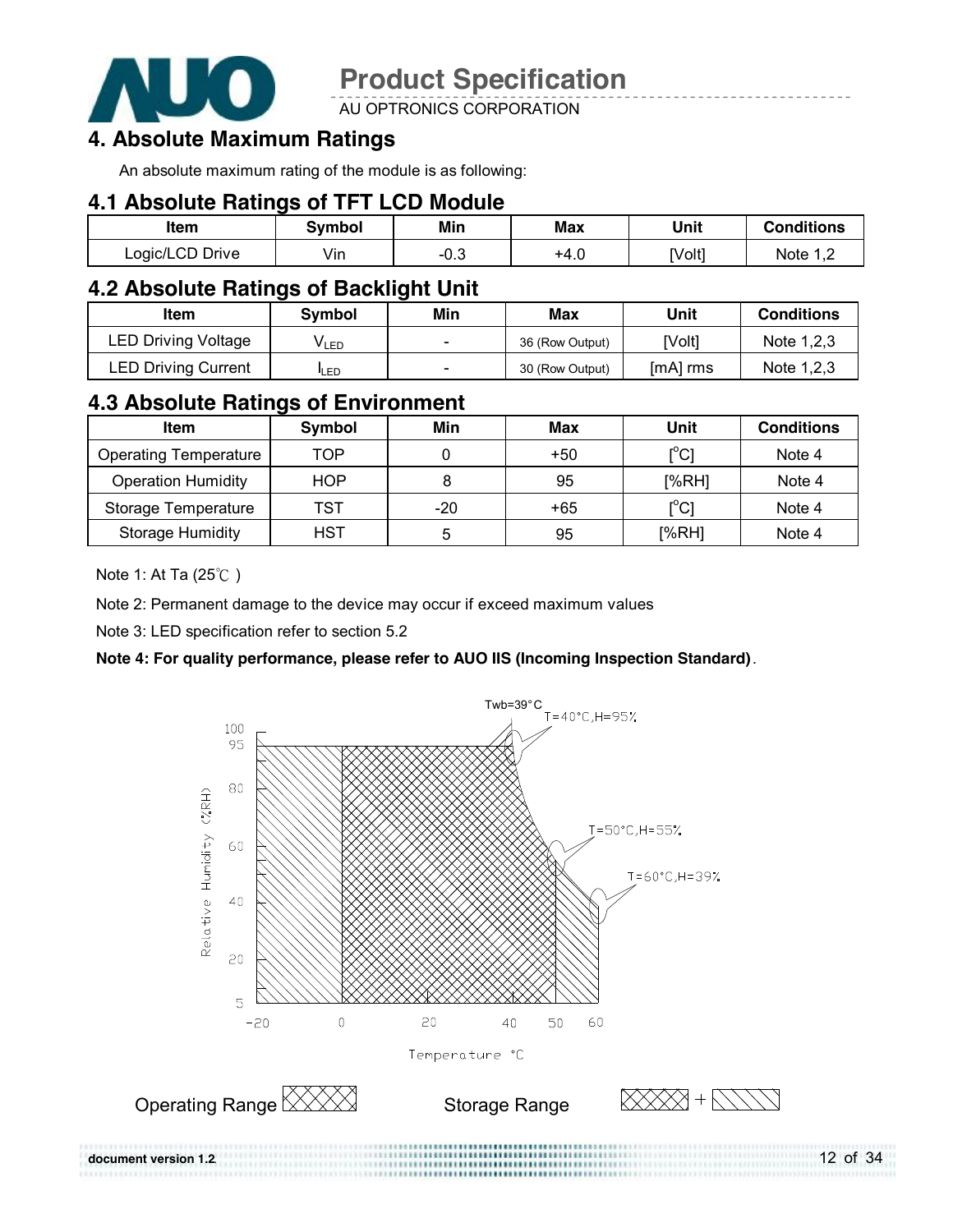

AU OPTRONICS CORPORATION

### **5. Electrical characteristics**

### **5.1 TFT LCD Module**

#### **5.1.1 Power Specification**

Input power specifications are as follows;

| <b>Symble</b> | <b>Parameter</b>      | Min                          | Typ                      | <b>Max</b> | <b>Unit</b>  | <b>Note</b> |
|---------------|-----------------------|------------------------------|--------------------------|------------|--------------|-------------|
| <b>VDD</b>    | Logic/LCD Drive       | 3.0                          | 3.3                      | 3.6        | [Volt]       |             |
|               | Voltage               |                              |                          |            |              |             |
| <b>PDD</b>    | <b>VDD Power</b>      | $\qquad \qquad$              | 0.86                     |            | <b>IWatt</b> | Note 1/2    |
| <b>IDD</b>    | <b>IDD Current</b>    | $\qquad \qquad \blacksquare$ | 260                      | 280        | [mA]         | Note 1/2    |
| <b>IRush</b>  | <b>Inrush Current</b> | $\overline{\phantom{a}}$     | 650                      | --         | [mA]         | Note 3      |
| <b>VDDrp</b>  | Allowable             | $\overline{\phantom{0}}$     | $\overline{\phantom{0}}$ | 100        | [mV]         |             |
|               | Logic/LCD Drive       |                              |                          |            | $p-p$        |             |
|               | <b>Ripple Voltage</b> |                              |                          |            |              |             |

Note 1: Maximum Measurement Condition: Black Pattern

Note 2:Typical Measurement Condition: Mosaic Pattern

Note 3: Measure Condition

**document version 1.2**.

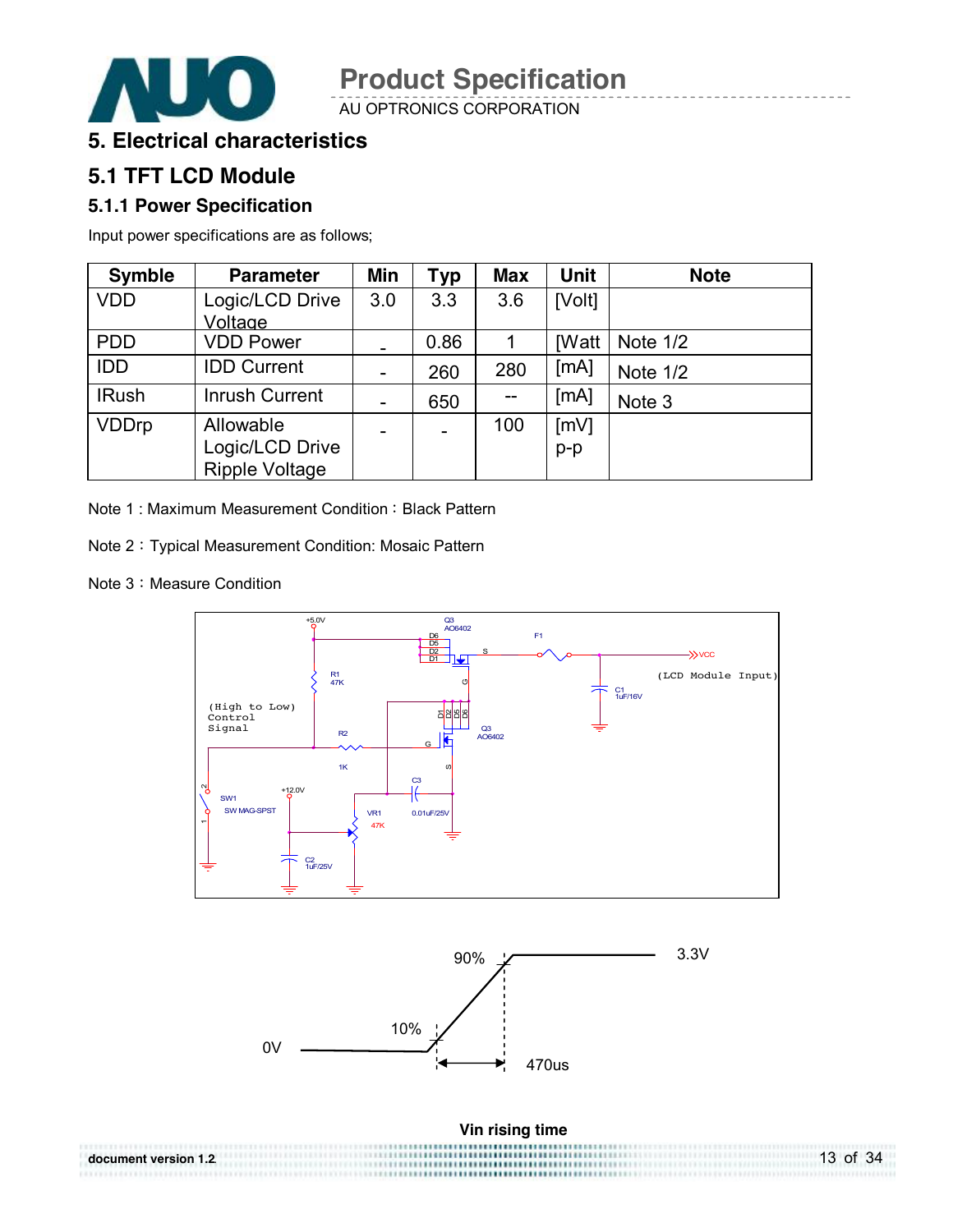

AU OPTRONICS CORPORATION

#### **5.1.2 Signal Electrical Characteristics**

Input signals shall be low or High-impedance state when VDD is off.

It is recommended to refer the specifications of SN75LVDS82DGG (Texas Instruments) in detail.

Signal electrical characteristics are as follows;

| <b>Parameter</b> | <b>Condition</b>                                 | Min    | <b>Max</b> | <b>Unit</b>        |
|------------------|--------------------------------------------------|--------|------------|--------------------|
| Vth              | Differential Input High<br>Threshold (Vcm=+1.2V) |        | 100        | $\lceil mV \rceil$ |
| Vtl              | Differential Input Low<br>Threshold (Vcm=+1.2V)  | $-100$ |            | $\lceil mV \rceil$ |
| Vcm              | Differential Input<br>Common Mode Voltage        | 1.125  | 1.375      | [V]                |

#### Note: LVDS Signal Waveform

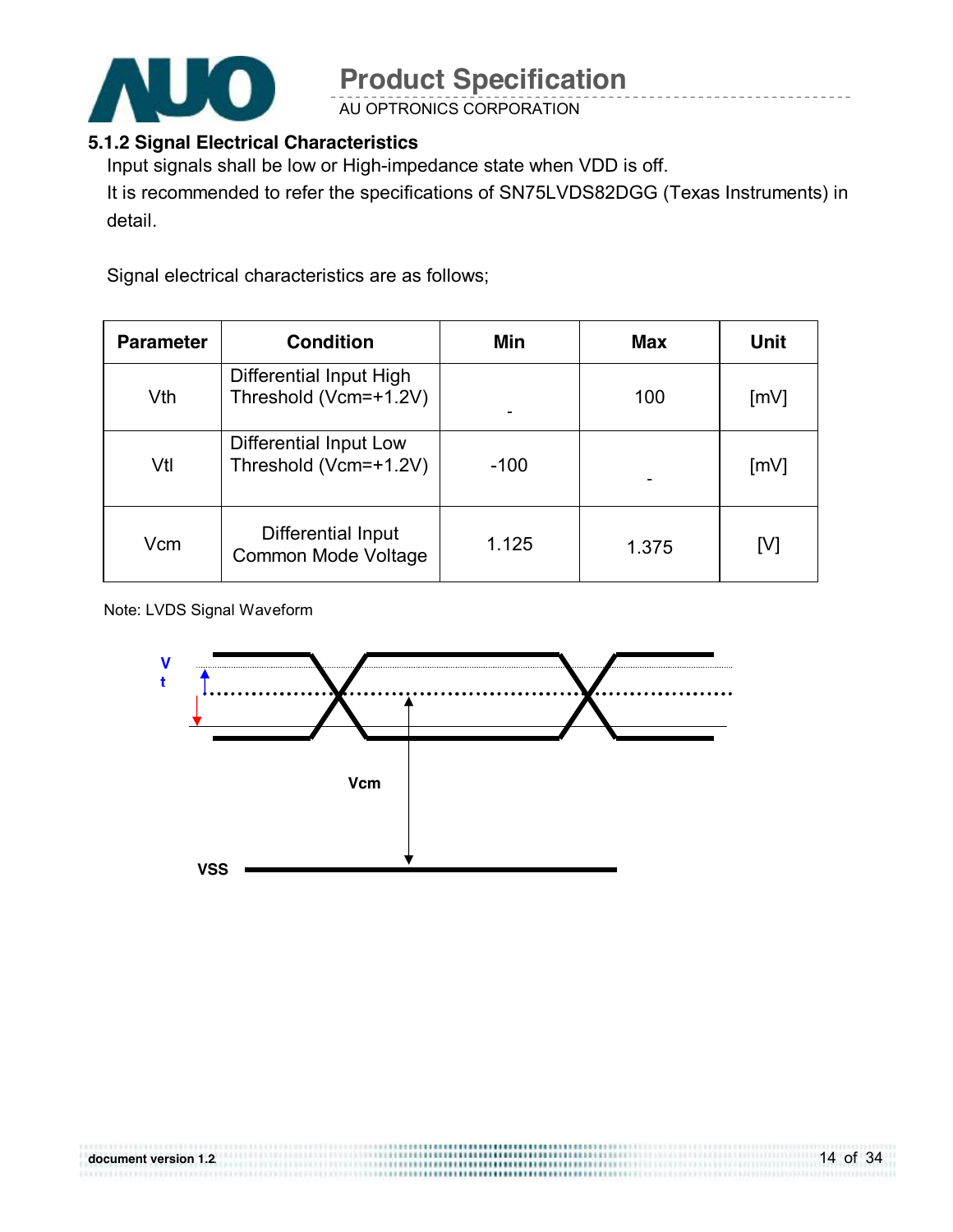

**document version 1.2**.

AU OPTRONICS CORPORATION

| <b>Parameter</b>                 | <b>Symbol</b>     | Min    | <b>Typ</b> | <b>Max</b> | <b>Units</b> | <b>Condition</b>                              |
|----------------------------------|-------------------|--------|------------|------------|--------------|-----------------------------------------------|
| <b>LED Circuit Power Supply</b>  | $V_{LED}$         | 4.5    | 5          | 5.5        | [Volt]       | $(Ta=25^{\circ}C)$                            |
| <b>LED Circuit Input current</b> | I <sub>LED</sub>  |        | 350        | 400        | [mA]         | $(Ta=25^{\circ}C)$                            |
| <b>LED Power Consumption</b>     | $P_{LED}$         |        | 1.75       | 2.2        | [Watt]       | $(Ta=25^{\circ}C)$<br>Note 1                  |
| <b>LED PWM Frequency</b>         | $L_{\text{Freq}}$ |        | 200        | 1K         | Hz           |                                               |
| <b>LED Life-Time</b>             | N/A               | 10,000 |            |            | Hour         | $(Ta=25^{\circ}C)$<br>$I_F = 20$ mA<br>Note 2 |

#### **Note 1: Calculator value for reference IF×VF =P**

**Note 2: The LED life-time define as the estimated time to 50% degradation of initial luminous. Note 3: The LED driving condition is defined for LED module (24 LED)** 

**Note 4: Define "LED Lifetime": brightness is decreased to 50% of the initial value. LED Lifetime is restricted under normal condition, ambient temperature = 25**℃ **and LED lightbar voltage = 10V. Note 5: If it uses larger LED lightbar voltage more than 10V, it maybe decreases the LED lifetime** 

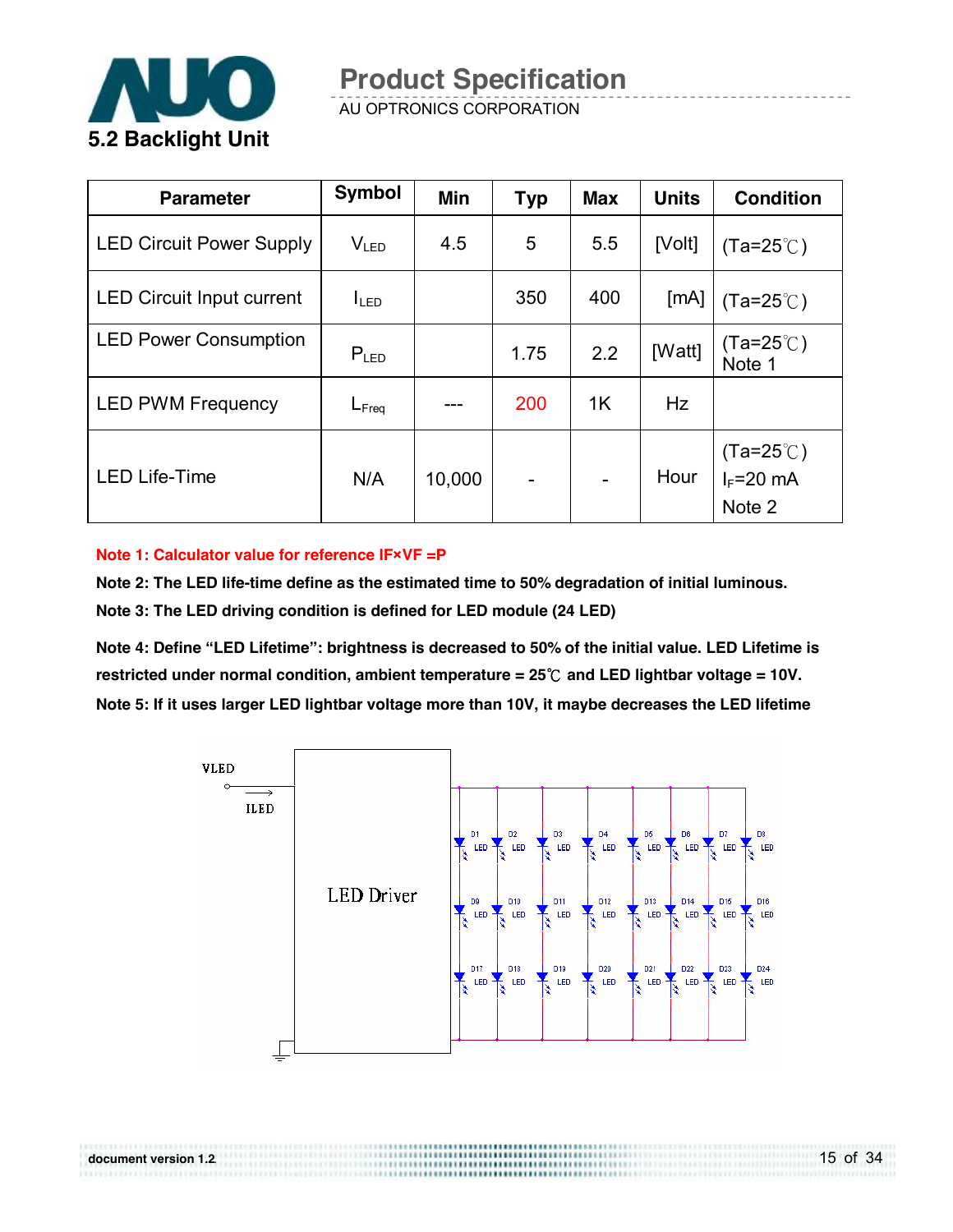

### **6. Signal Characteristic**

#### **6.1 Pixel Format Image**

Following figure shows the relationship of the input signals and LCD pixel format.



16 of 34 **document version 1.2**.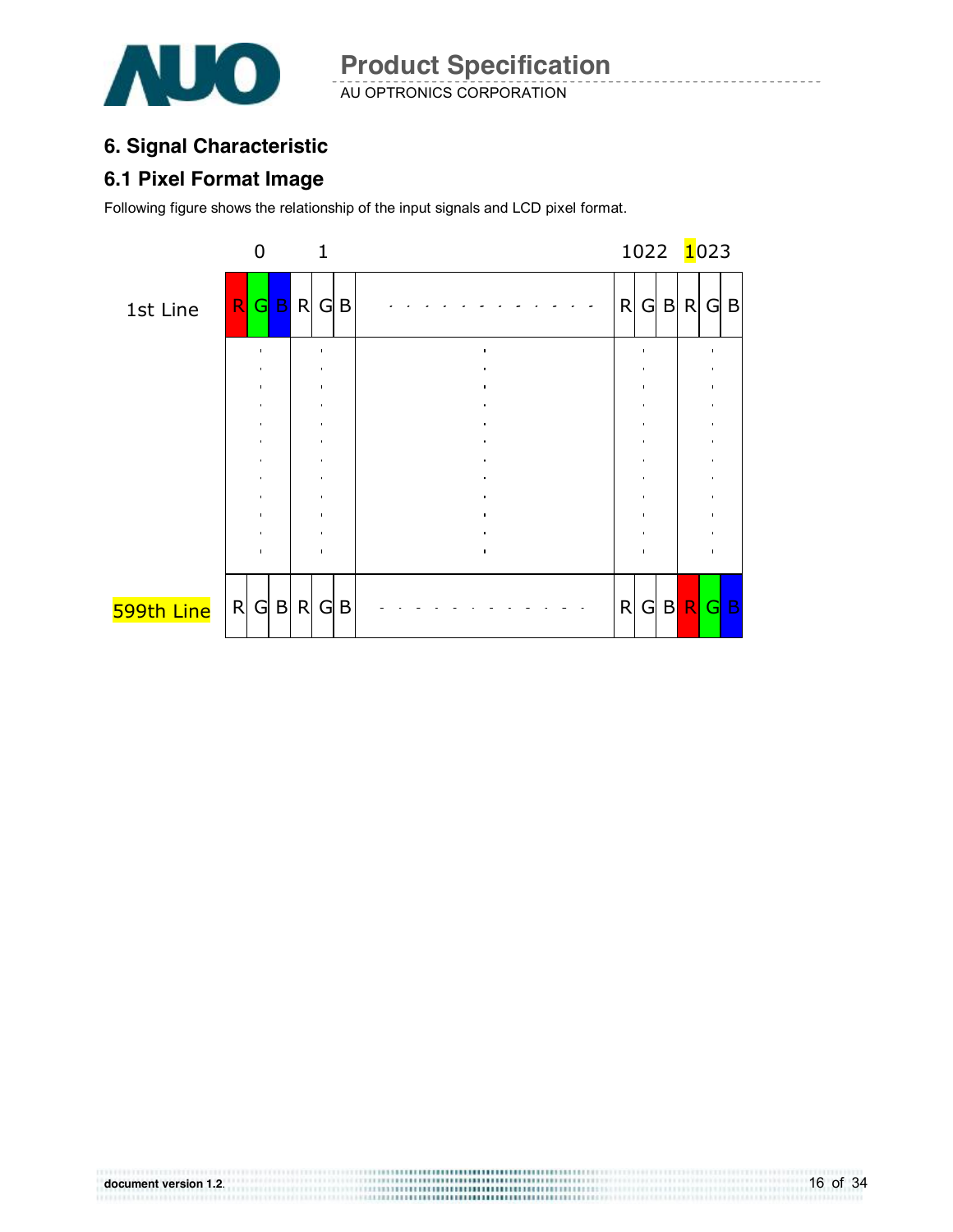

AU OPTRONICS CORPORATION

### **6.2 The input data format**



| <b>Signal Name</b>          | <b>Description</b>                       |                                                    |
|-----------------------------|------------------------------------------|----------------------------------------------------|
| R <sub>5</sub>              | Red Data 5 (MSB)                         | Red-pixel Data                                     |
| R <sub>4</sub>              | Red Data 4                               | Each red pixel's brightness data consists of       |
| R <sub>3</sub>              | Red Data 3                               | these 6 bits pixel data.                           |
| R2                          | Red Data 2                               |                                                    |
| R <sub>1</sub>              | Red Data 1                               |                                                    |
| R <sub>0</sub>              | Red Data 0 (LSB)                         |                                                    |
|                             |                                          |                                                    |
|                             | Red-pixel Data                           |                                                    |
| G <sub>5</sub>              | Green Data 5 (MSB)                       | Green-pixel Data                                   |
| G <sub>4</sub>              | Green Data 4                             | Each green pixel's brightness data consists of     |
| G <sub>3</sub>              | Green Data 3                             | these 6 bits pixel data.                           |
| G <sub>2</sub>              | Green Data 2                             |                                                    |
| G <sub>1</sub>              | Green Data 1                             |                                                    |
| G <sub>0</sub>              | Green Data 0 (LSB)                       |                                                    |
|                             |                                          |                                                    |
|                             | Green-pixel Data                         |                                                    |
| <b>B5</b>                   | Blue Data 5 (MSB)                        | <b>Blue-pixel Data</b>                             |
| <b>B4</b>                   | Blue Data 4                              | Each blue pixel's brightness data consists of      |
| B <sub>3</sub><br><b>B2</b> | <b>Blue Data 3</b><br><b>Blue Data 2</b> | these 6 bits pixel data.                           |
| <b>B1</b>                   | Blue Data 1                              |                                                    |
| <b>B0</b>                   | Blue Data 0 (LSB)                        |                                                    |
|                             |                                          |                                                    |
|                             | <b>Blue-pixel Data</b>                   |                                                    |
| <b>RxCLKIN</b>              | Data Clock                               | The typical frequency is 50.4 MHZ. The signal is   |
|                             |                                          | used to strobe the pixel data and DE signals. All  |
|                             |                                          | pixel data shall be valid at the falling edge when |
|                             |                                          | the DE signal is high.                             |
| DE                          | Display Timing                           | This signal is strobed at the falling edge of      |
|                             |                                          | RxCLKIN. When the signal is high, the pixel        |
|                             |                                          | data shall be valid to be displayed.               |
| VS                          | <b>Vertical Sync</b>                     | The signal is synchronized to RxCLKIN.             |
| <b>HS</b>                   | <b>Horizontal Sync</b>                   | The signal is synchronized to RxCLKIN.             |

Note: Output signals from any system shall be low or High-impedance state when VDD is off.

17 of 34 **document version 1.2**.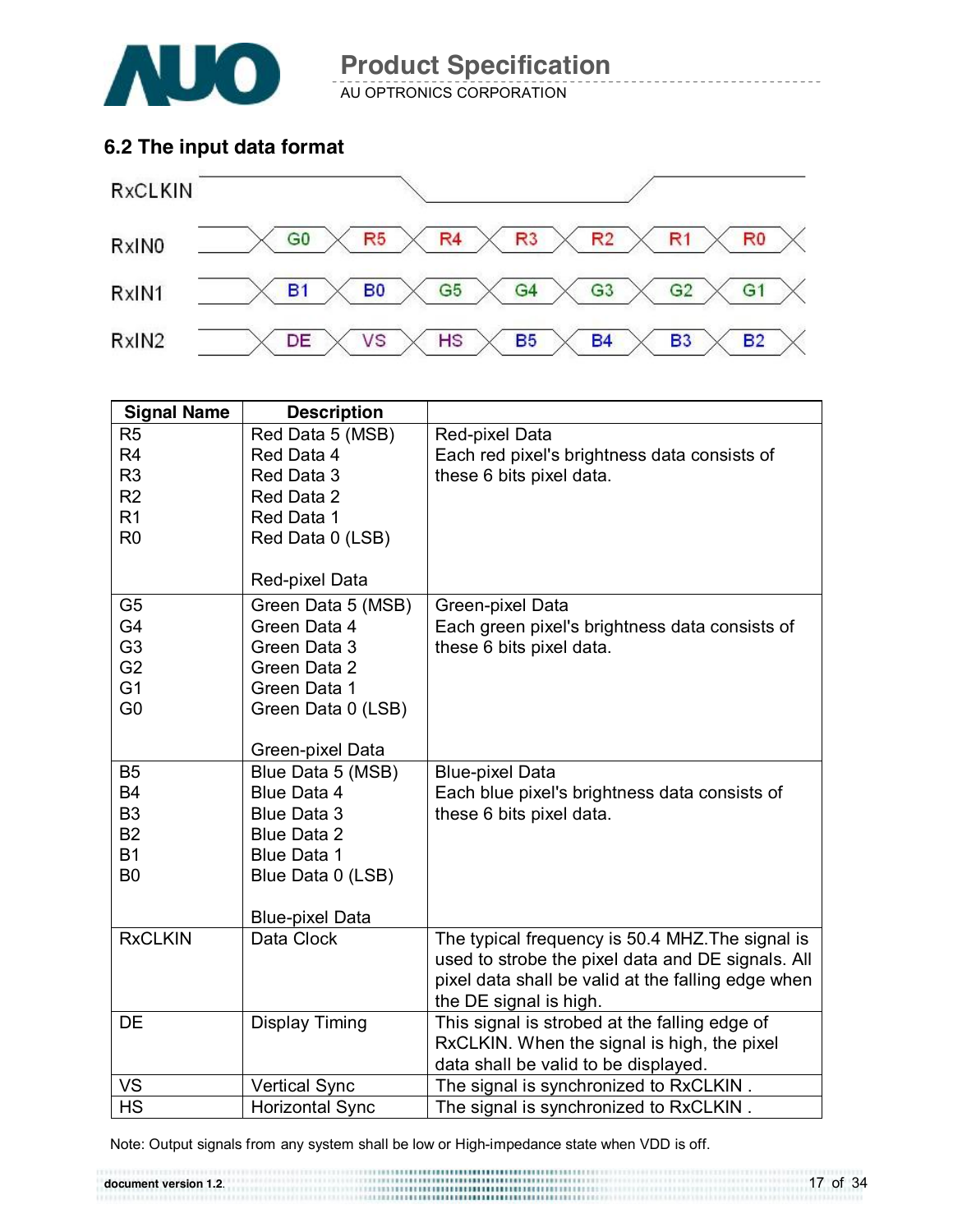

AU OPTRONICS CORPORATION

### **6.3 Signal Description/Pin Assignment**

| Pin no | Symbol          | <b>Description</b>                              | Remark |
|--------|-----------------|-------------------------------------------------|--------|
| 1      | GND             | Ground                                          |        |
| 2      | VDD             | +3.3V Power Supply                              |        |
| 3      | VDD             | +3.3V Power Supply                              |        |
| 4      | VEDID           | +3.3V EDID Power                                |        |
| 5      | <b>NC</b>       | No Connection (Reserve for AUO test)            |        |
| 6      | CLKEDID         | EDID Clock Input                                |        |
| 7      | <b>DATAEDID</b> | EDID Data Input                                 |        |
| 8      | RxIN0-          | LVDS differential data input(R0-R5, G0)         |        |
| 9      | RxIN0+          | LVDS differential data input(R0-R5, G0)         |        |
| 10     | <b>GND</b>      | Ground                                          |        |
| 11     | RxIN1-          | LVDS differential data input(G1-G5, B0-B1)      |        |
| 12     | RxIN1+          | LVDS differential data input(G1-G5, B0-B1)      |        |
| 13     | GND             | Ground                                          |        |
| 14     | RxIN2-          | LVDS differential data input(B2-B5, HS, VS, DE) |        |
| 15     | RxIN2+          | LVDS differential data input(B2-B5, HS, VS, DE) |        |
| 16     | GND             | Ground                                          |        |
| 17     | RxCLKIN-        | LVDS differential clock input                   |        |
| 18     | RxCLKIN+        | LVDS differential clock input                   |        |
| 19     | GND             | Ground                                          |        |
| 20     | <b>NC</b>       | No Connection (Reserve for AUO test)            |        |
| 21     | NC              | No Connection (Reserve for AUO test)            |        |
| 22     | GND             | Ground                                          |        |
| 23     | NC              | No Connection (Reserve for AUO test)            |        |
| 24     | NC.             | No Connection (Reserve for AUO test)            |        |
| 25     | GND             | Ground                                          |        |
| 26     | NC.             | No Connection (Reserve for AUO test)            |        |
| 27     | NC.             | No Connection (Reserve for AUO test)            |        |
| 28     | GND             | Ground                                          |        |
| 29     | VLED            | LED Power Supply +5V                            |        |
| 30     | <b>VLED</b>     | LED Power Supply +5V                            |        |
| 31     | <b>VLED_GND</b> | <b>LED Ground</b>                               |        |
| 32     | <b>VLED_GND</b> | <b>LED Ground</b>                               |        |
| 33     | <b>VLED_GND</b> | <b>LED Ground</b>                               |        |
| 34     | <b>NC</b>       | No Connection (Reserve for AUO test)            |        |
| 35     | <b>NC</b>       | No Connection (Reserve for AUO test)            |        |
| 36     | NC.             | No Connection (Reserve for AUO test)            |        |
| 37     | <b>NC</b>       | No Connection (Reserve for AUO test)            | Note 1 |
| 38     | S PWMIN         | System PWM signal Input<br><b>ENB pin input</b> | Note 2 |
| 39     | <b>LED_EN</b>   | (On: 3.3V or 5V, Off: 0V)                       |        |
| 40     | <b>NC</b>       | No Connection (Reserve for AUO test)            |        |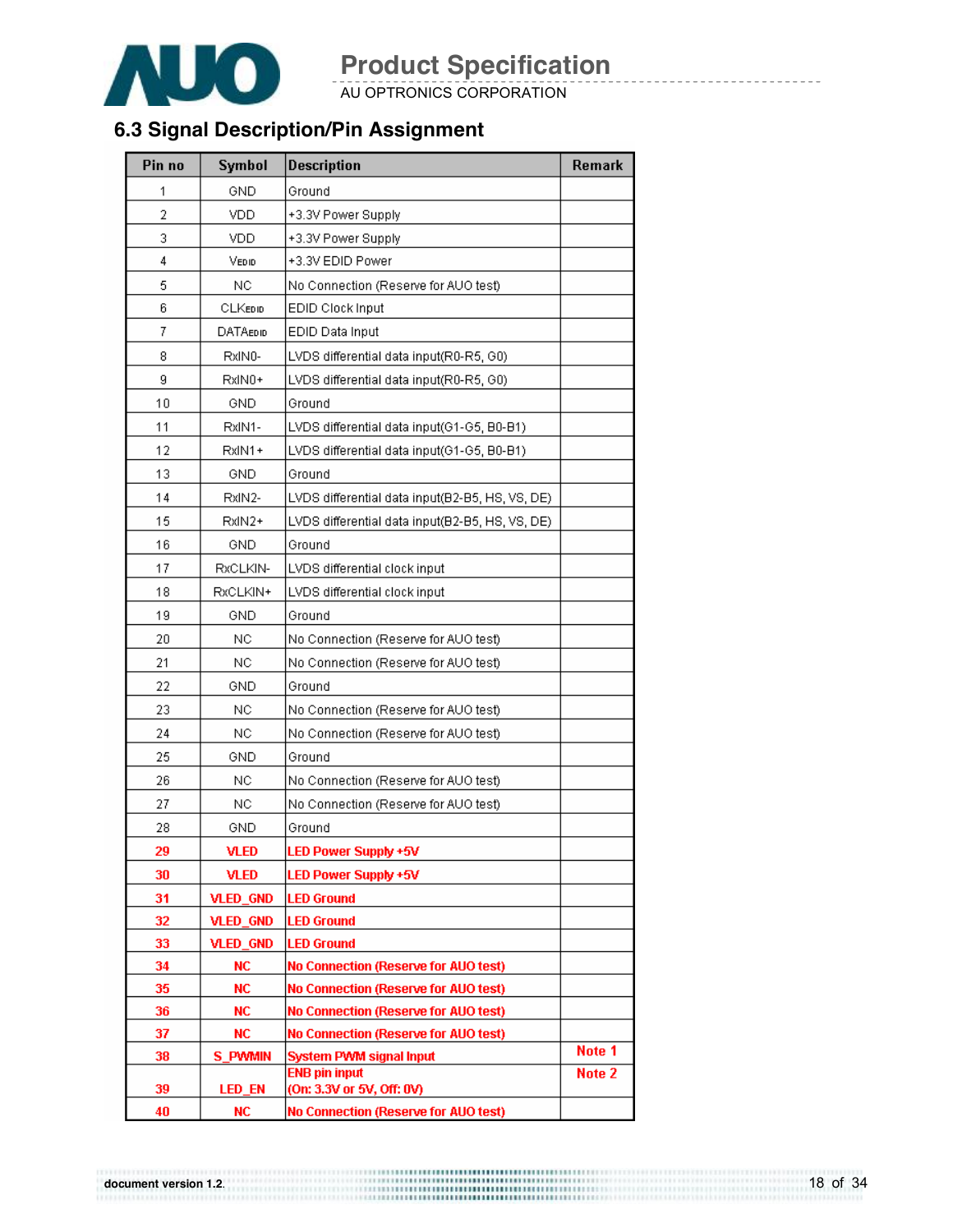

AU OPTRONICS CORPORATION

LVDS is a differential signal technology for LCD interface and high speed data transfer device.

**Note 1:** The PWM pin should not connect to ground, it should pull-high if not adjust brightness.



**Note 2:** Pin 39 connect to LED ENB pin. By the way, AUO pull high this pin via 100K resistor then connect to 5V. On (High): 3.3V or 5V, Off (Low): 0V



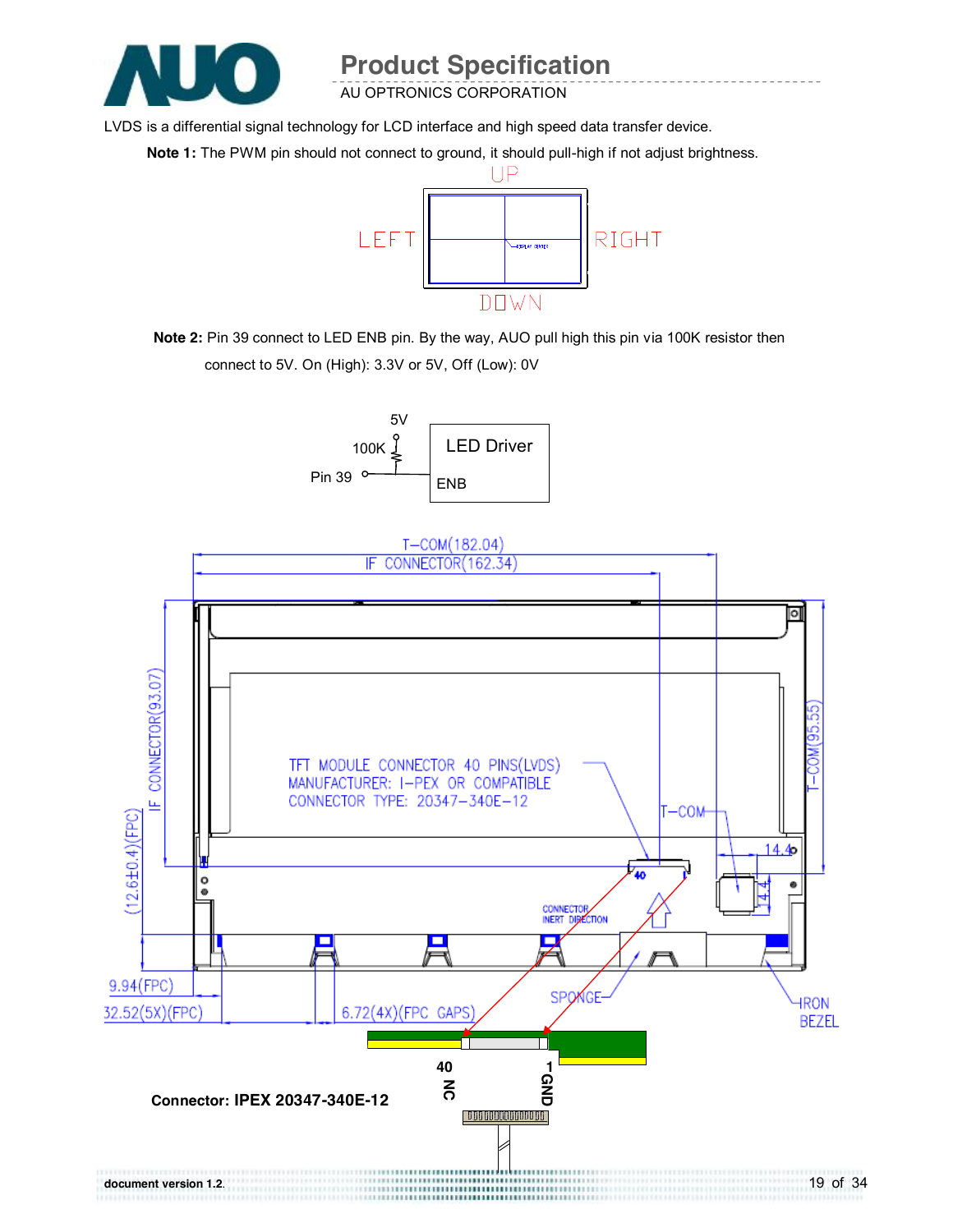

AU OPTRONICS CORPORATION

Note1: Start from right side

Note2: Input signals shall be low or High-impedance state when VDD is off. internal circuit of LVDS inputs are as following.

The module uses a 100ohm resistor between positive and negative data lines of each receiver input

|         |             |   | <b>LVDS Receiver</b> |  |
|---------|-------------|---|----------------------|--|
| Pin No. |             |   |                      |  |
|         | 8 RxINO-    | R |                      |  |
|         | 9 RxIN0+    |   |                      |  |
|         | 11 RxIN1-   | R |                      |  |
|         | 12 RxIN1+   |   |                      |  |
|         | 14 RxIN2-   | R |                      |  |
|         | 15 RxIN2+   |   |                      |  |
|         | 17 RxCLKIN- | R |                      |  |
|         | 18 RxCLKIN+ |   |                      |  |
|         |             |   |                      |  |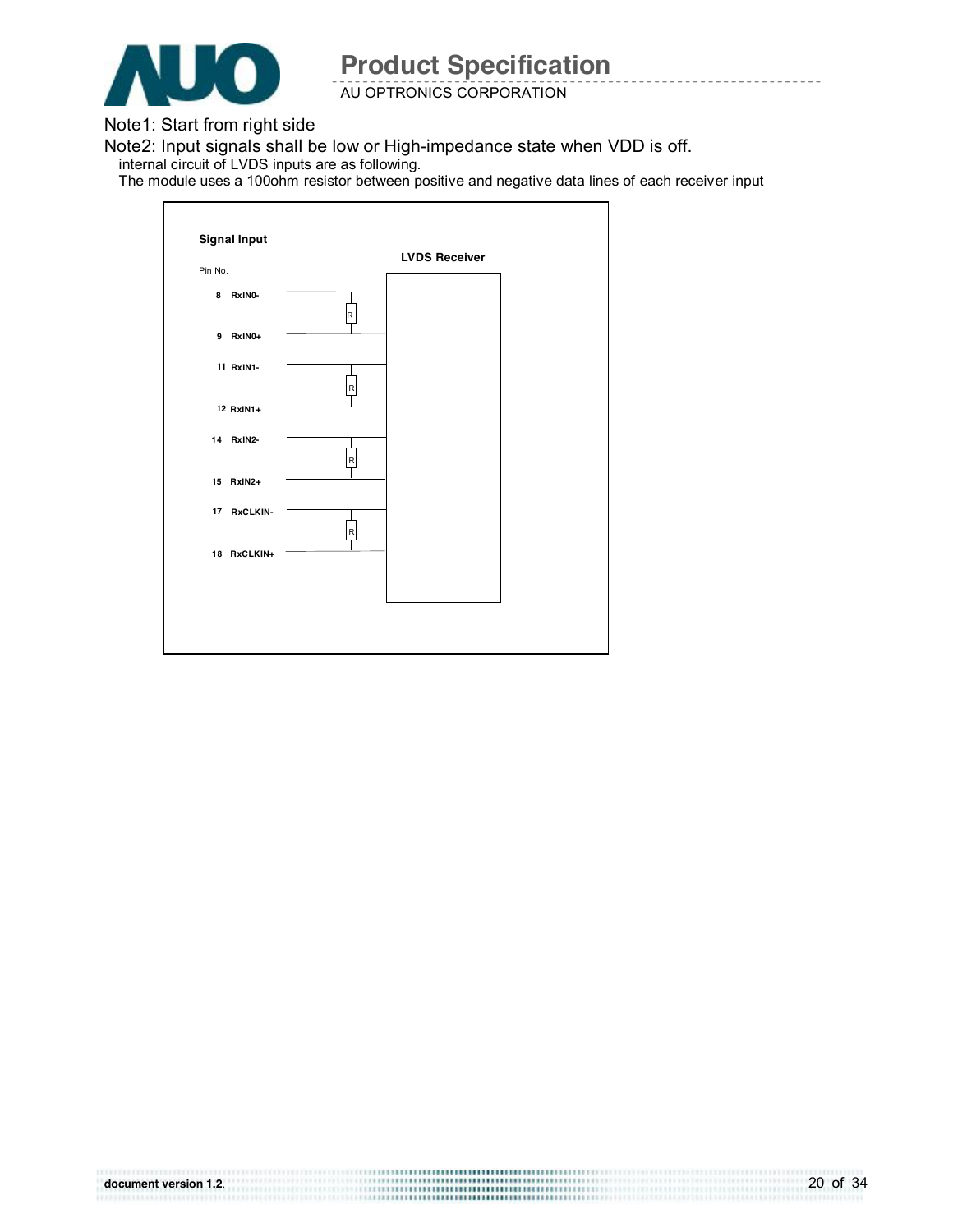

AU OPTRONICS CORPORATION

#### **6.4 Interface Timing**

#### **6.4.1 Timing Characteristics**

Basically, interface timings should match the 1024 x 600 /60Hz manufacturing guide line timing.

| <b>Parameter</b>                  |                 | Symbol                     | Min. | Typ. | Max. | Unit                         |  |
|-----------------------------------|-----------------|----------------------------|------|------|------|------------------------------|--|
| <b>Frame Rate</b>                 |                 |                            | ۰    | 60   | ۰    | Hz                           |  |
| <b>Clock frequency</b>            |                 | $1/T$ Clock                | --   | 50.4 | 85   | <b>MHz</b>                   |  |
|                                   | <b>Period</b>   | $\mathbf{T}_{\vee}$        | 603  | 625  | 650  |                              |  |
| <b>Vertical</b><br><b>Section</b> | <b>Active</b>   | $\mathbf{T}_{\text{VD}}$   | 600  | 600  | 600  | $\mathbf{T}_{\mathsf{Line}}$ |  |
|                                   | <b>Blanking</b> | $\mathbf{T}_{\mathsf{VB}}$ | 3    | 25   | 50   |                              |  |
|                                   | <b>Period</b>   | $\mathsf{T}_\mathsf{H}$    | 1303 | 1344 | 1534 |                              |  |
| <b>Horizontal</b>                 | <b>Active</b>   | $\mathbf{T}_{HD}$          | 1024 | 1024 | 1024 | $\mathbf{T}_{\text{Clock}}$  |  |
| <b>Section</b>                    | <b>Blanking</b> | $\mathbf{T}_{\mathsf{HB}}$ | 22   | 320  | 510  |                              |  |

Note : DE mode only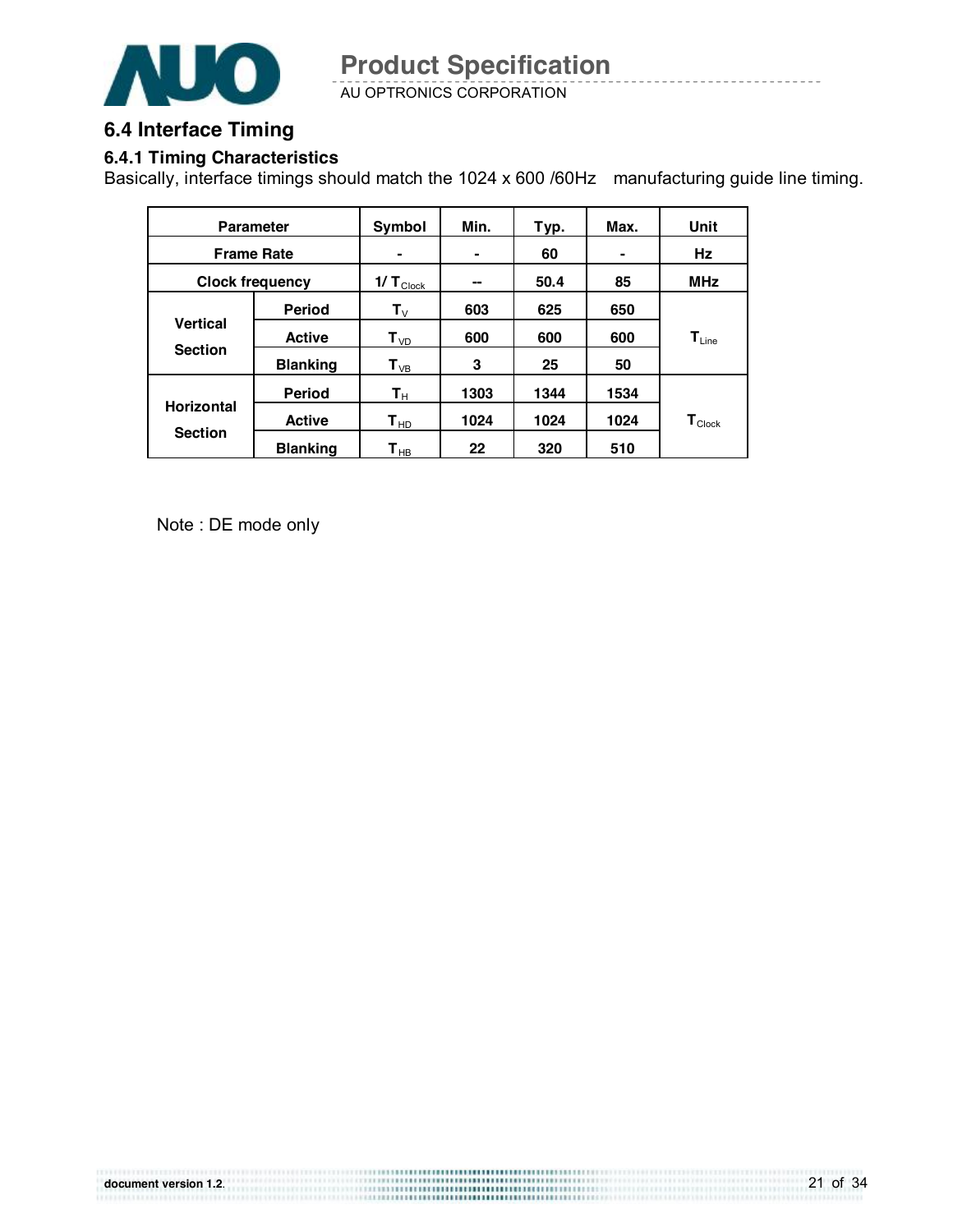

AU OPTRONICS CORPORATION

#### **6.4.2 Timing diagram**

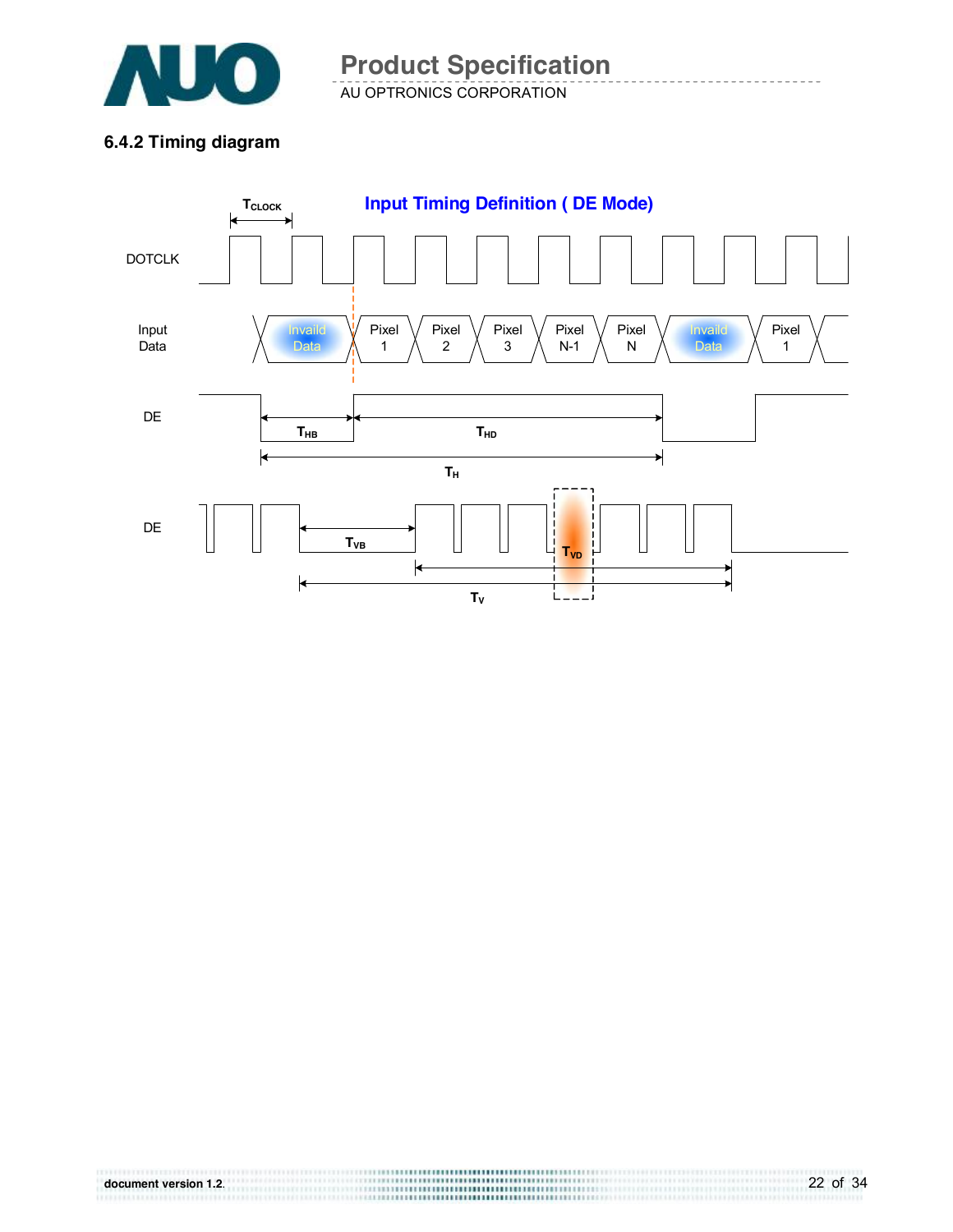

#### **6.5 Power Sequence**

.

#### **6.5.1 Panel Power Sequence**

VDD power and LED on/off sequence is as follows. Interface signals are also shown in the chart. Signals from any system shall be Hi-Z state or low level when VDD is off.



| <b>POWER Sequence Timing</b> |              |             |      |      |  |  |  |
|------------------------------|--------------|-------------|------|------|--|--|--|
| <b>Parameter</b>             |              | <b>Unit</b> |      |      |  |  |  |
|                              | Min.<br>Typ. |             | Max. |      |  |  |  |
| T <sub>1</sub>               | 0.5          |             | 10   | [ms] |  |  |  |
| T <sub>2</sub>               | 30           | 40          | 50   | [ms] |  |  |  |
| T <sub>3</sub>               | 200          |             |      | [ms] |  |  |  |
| T <sub>4</sub>               | 10           |             |      | [ms] |  |  |  |
| T <sub>5</sub>               | 10           |             |      | [ms] |  |  |  |
| T <sub>6</sub>               | 0            |             |      | [ms] |  |  |  |
| T7                           | 10           |             |      | [ms] |  |  |  |
| T <sub>8</sub>               | 100          |             |      | [ms] |  |  |  |
| T9                           | O            | 16          | 50   | [ms] |  |  |  |
| T <sub>10</sub>              |              |             | 10   | [ms] |  |  |  |
| T <sub>11</sub>              | 1000         |             |      | [ms] |  |  |  |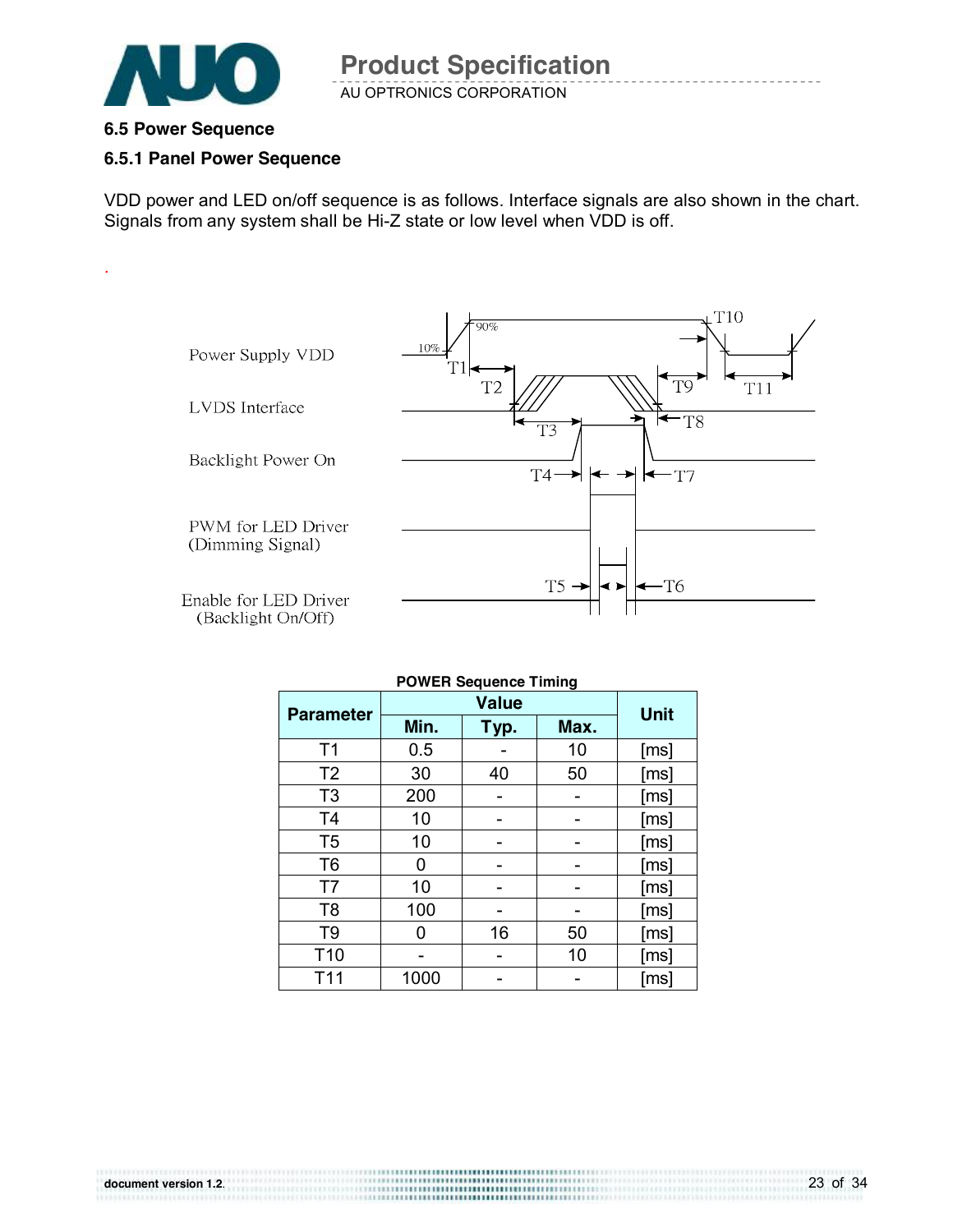

### **7. Connector Description**

Physical interface is described as for the connector on module.

**document version 1.2**.

These connectors are capable of accommodating the following signals and will be following components.

### **7.1 TFT LCD Module**

| <b>Connector Name / Designation</b> | <b>For Signal Connector</b>      |
|-------------------------------------|----------------------------------|
| Manufacturer                        | IPEX or compatible               |
| Type / Part Number                  | IPEX 20347-340E-12 or compatible |
| Mating Housing/Part Number          | IPEX 20347-340E-12 or compatible |

24 of 34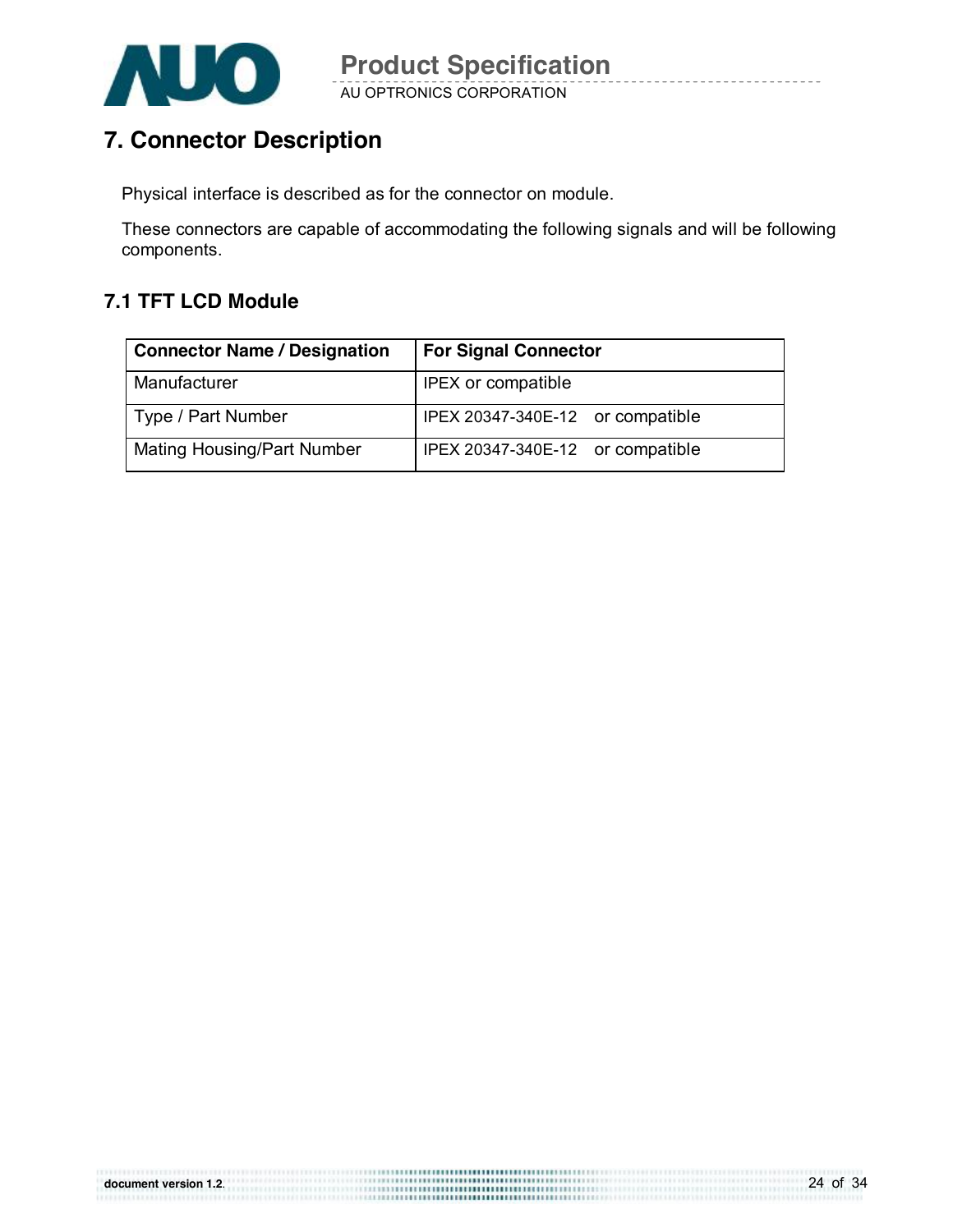

### **8. 8. LED Driving Specification**

#### **8.1 Connector Description**

It is a intergrative interface and comibe into LVDS connector. The type and mating refer to section 7.

### **8.2 Pin Assignment**

| Pin no | Symbol          | <b>Description</b>                          | Remark |
|--------|-----------------|---------------------------------------------|--------|
| 29     | <b>VLED</b>     | <b>LED Power Supply +5V</b>                 |        |
| 30     | <b>VLED</b>     | <b>LED Power Supply +5V</b>                 |        |
| 31     | <b>VLED_GND</b> | <b>LED Ground</b>                           |        |
| 32     | <b>VLED GND</b> | <b>LED Ground</b>                           |        |
| 33     | <b>VLED_GND</b> | <b>LED Ground</b>                           |        |
| 34     | NC.             | <b>No Connection (Reserve for AUO test)</b> |        |
| 35     | NC.             | No Connection (Reserve for AUO test)        |        |
| 36     | NC.             | <b>No Connection (Reserve for AUO test)</b> |        |
| 37     | NC.             | <b>No Connection (Reserve for AUO test)</b> |        |
| 38     | S PWMIN         | <b>System PWM signal Input</b>              |        |
|        |                 | <b>ENB pin input</b>                        |        |
| 39     | <b>LED_EN</b>   | (On: 3.3V or 5V, Off: 0V)                   |        |
| 40     | NC.             | <b>No Connection (Reserve for AUO test)</b> |        |

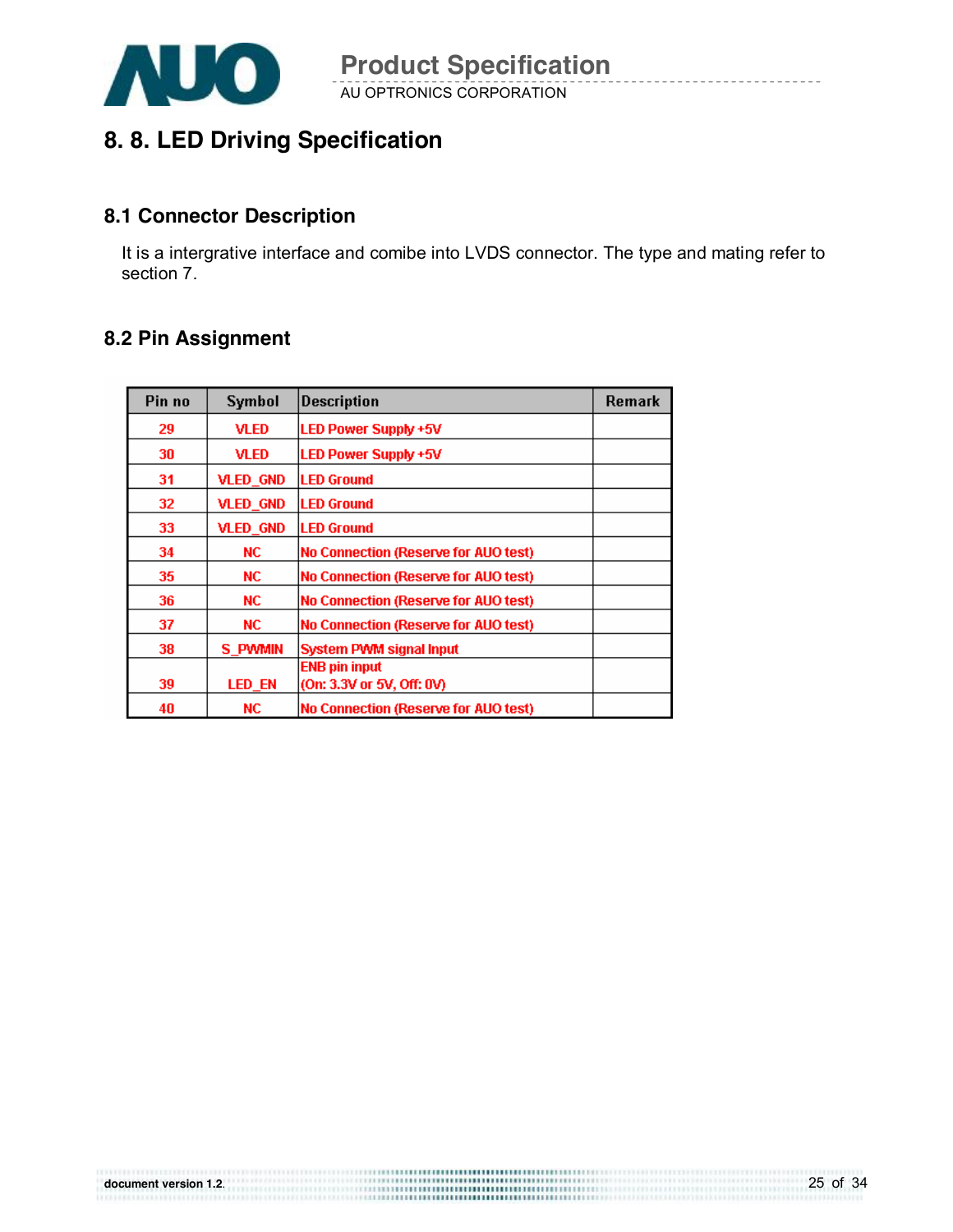

AU OPTRONICS CORPORATION

| <b>Items</b>                                | <b>Required Condition</b>                                            | <b>Note</b> |
|---------------------------------------------|----------------------------------------------------------------------|-------------|
| <b>Temperature</b><br><b>Humidity Bias</b>  | $Ta = 40^{\circ}$ C, 90%RH, 240h                                     |             |
| <b>High Temperature</b><br><b>Operation</b> | Ta= 50℃, Dry, 240h                                                   |             |
| <b>Low Temperature</b><br><b>Operation</b>  | $Ta = 0^\circ\text{C}$ , 240h                                        |             |
| <b>High Temperature</b><br><b>Storage</b>   | Ta= $60^{\circ}$ C, 240h                                             |             |
| <b>Low Temperature</b><br><b>Storage</b>    | $Ta = -20^{\circ}$ C, 240h                                           |             |
| <b>Thermal Shock</b><br>Test                | Ta=-20 $\degree$ C to 60 $\degree$ C, Duration at 30 min, 100 cycles |             |
| <b>ESD</b>                                  | <b>Contact: ±8 KV</b><br>Air: ±15 KV                                 | Note 1      |

 **Note1:** According to EN 61000-4-2 , ESD class B: Some performance degradation allowed. No data lost . Self-recoverable. No hardware failures.

26 of 34

**Remark:** MTBF (Excluding the LED): 30,000 hours with a confidence level 90%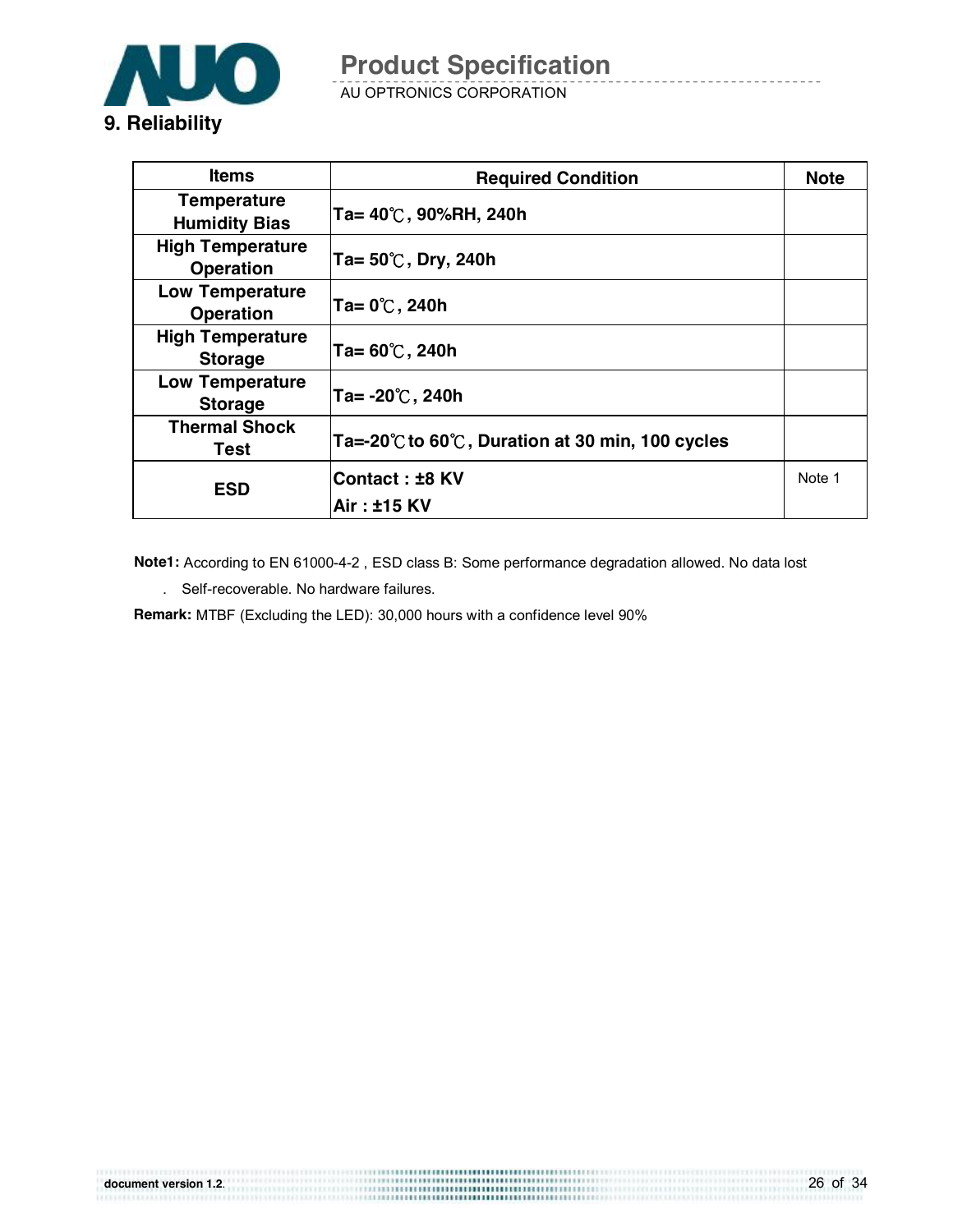

AU OPTRONICS CORPORATION

### **10. Mechanical Characteristics**

### **10.1 LCM Outline Dimension**



Note: In order to avoid IC damage, it is not allowed to have any component overlapping on those areas.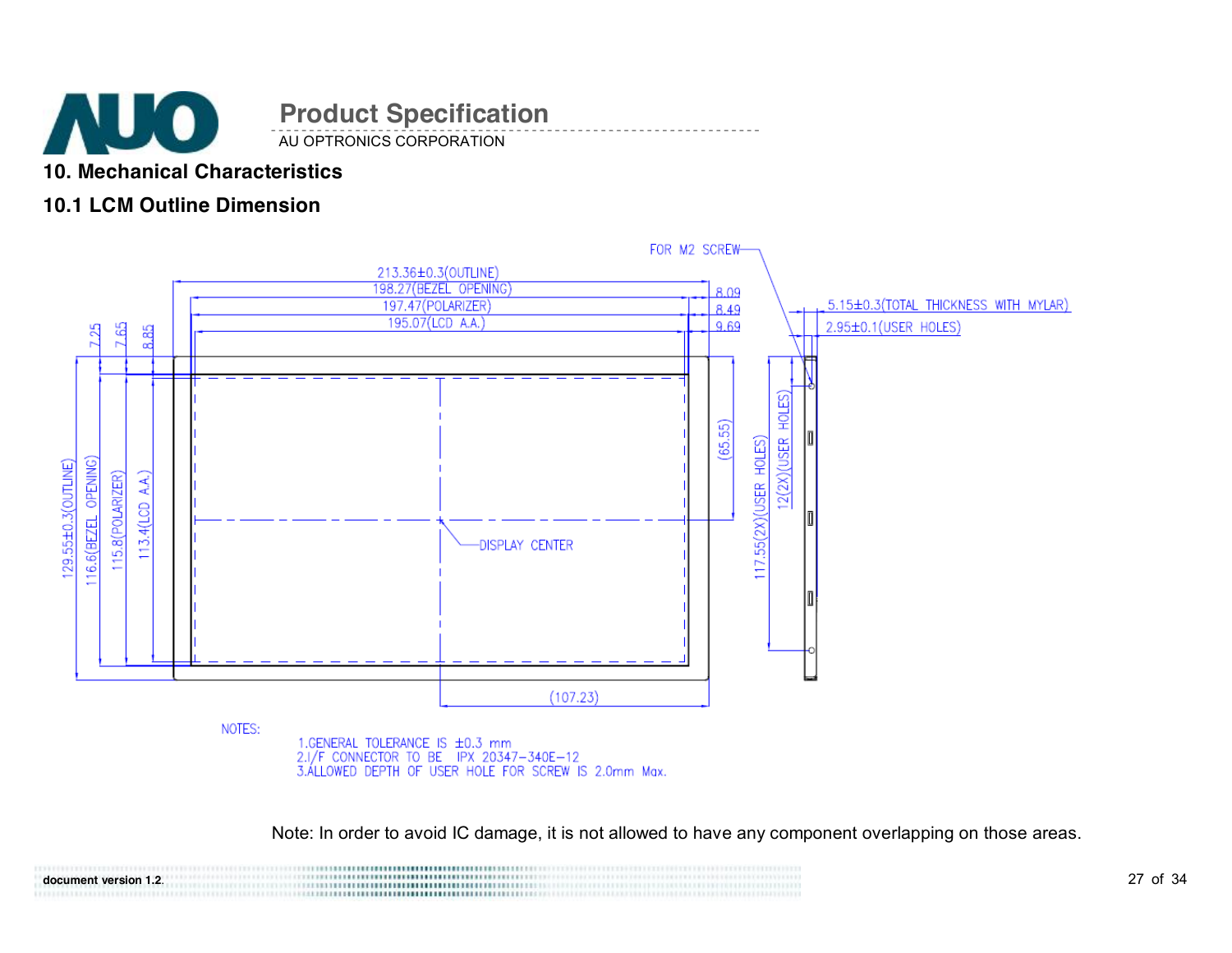

AU OPTRONICS CORPORATION

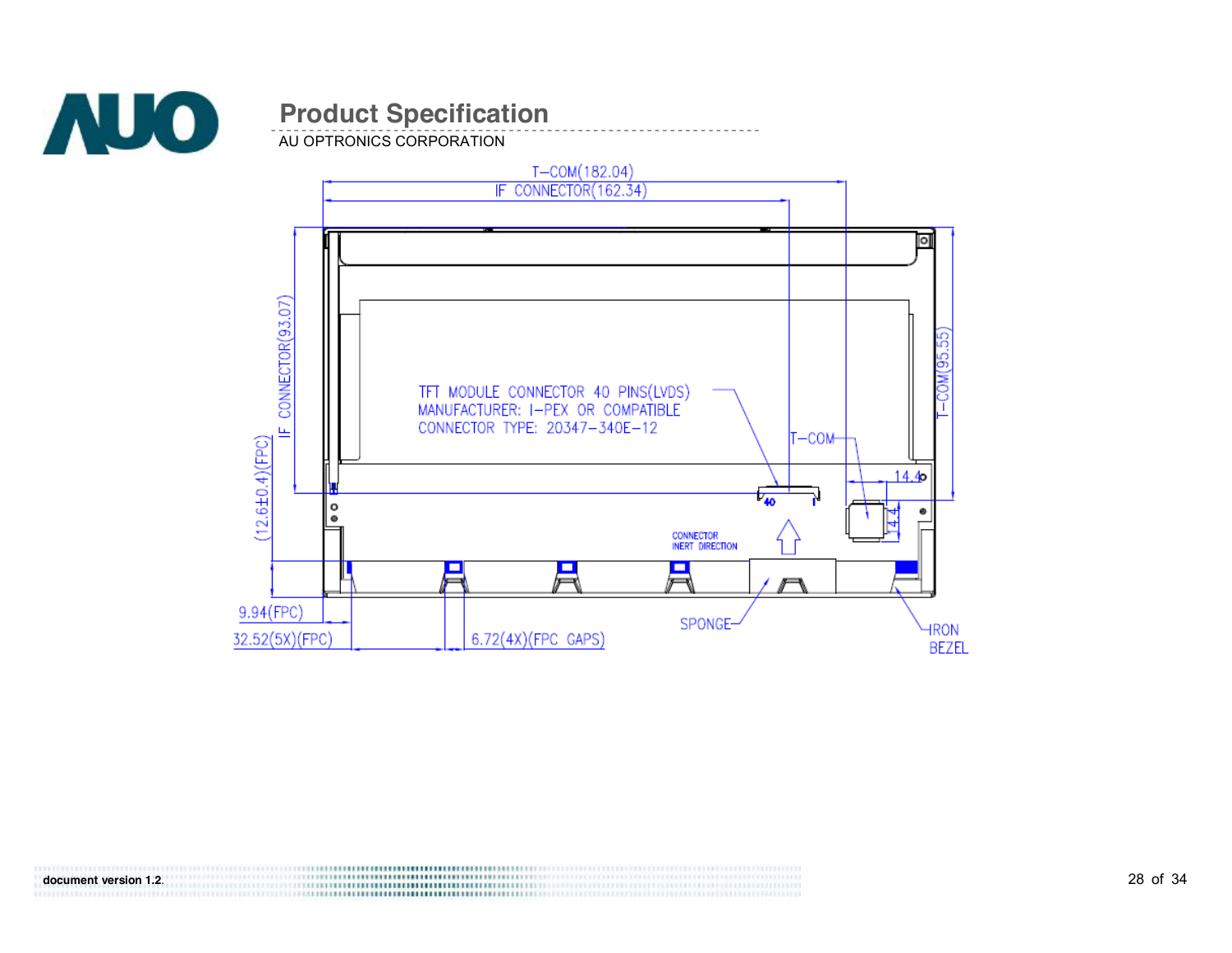

AU OPTRONICS CORPORATION

### **10.2 Screw Hole Depth and Center Position**

Screw hole minimum depth, from side surface =2.5 mm (See drawing) Screw hole center location, from front surface =  $2.95 \pm 0.1$ mm (See drawing) Suggestions: Customers' Screw maximum length = 2.0 mm (See drawing) Screw Torque: Maximum2.5 kgf-cm

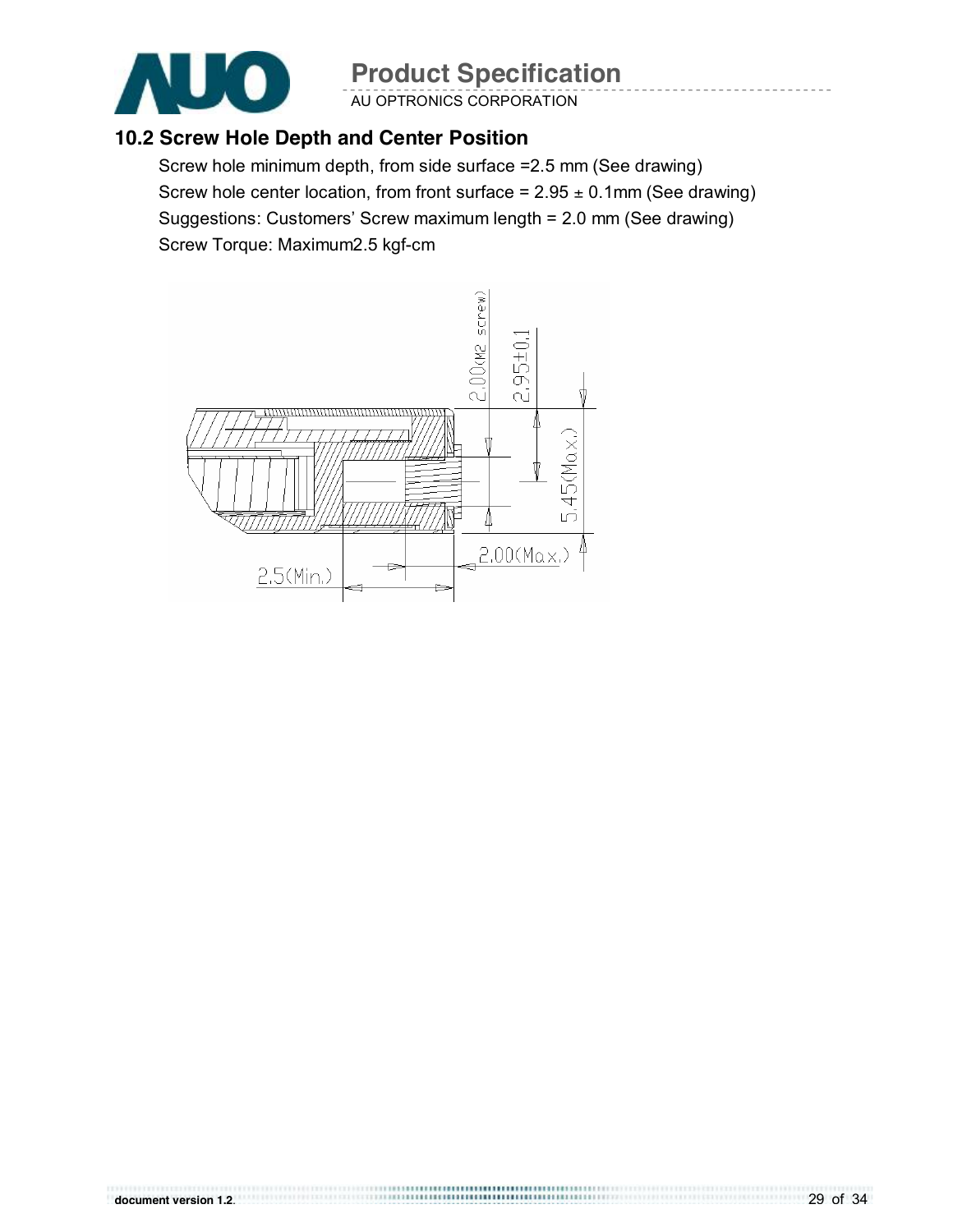

AU OPTRONICS CORPORATION

**11. Shipping and Package**

### **11.1 Shipping Label Format**

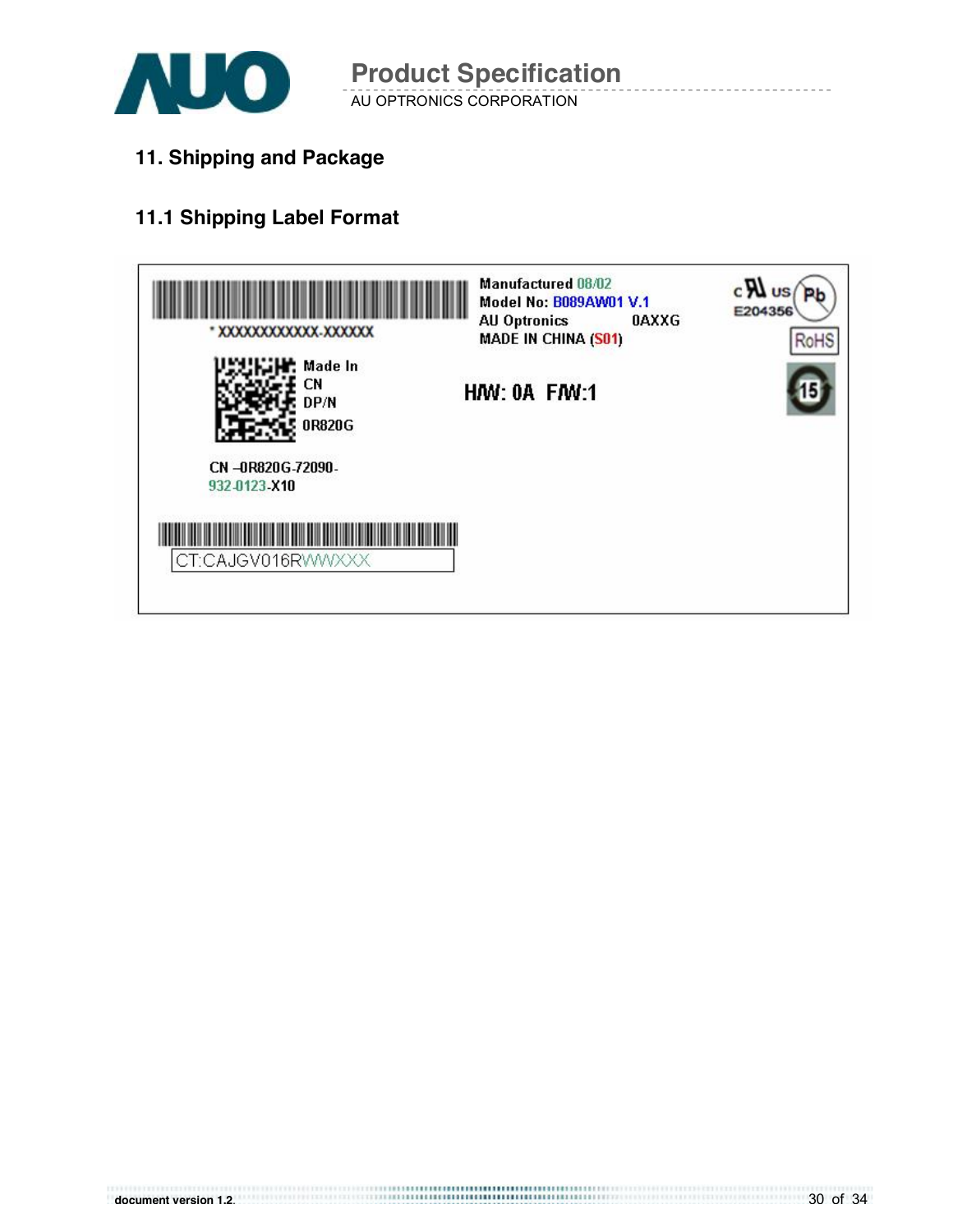

AU OPTRONICS CORPORATION

### **11.2 Carton package**



### **11.3 Shipping package of palletizing sequence**

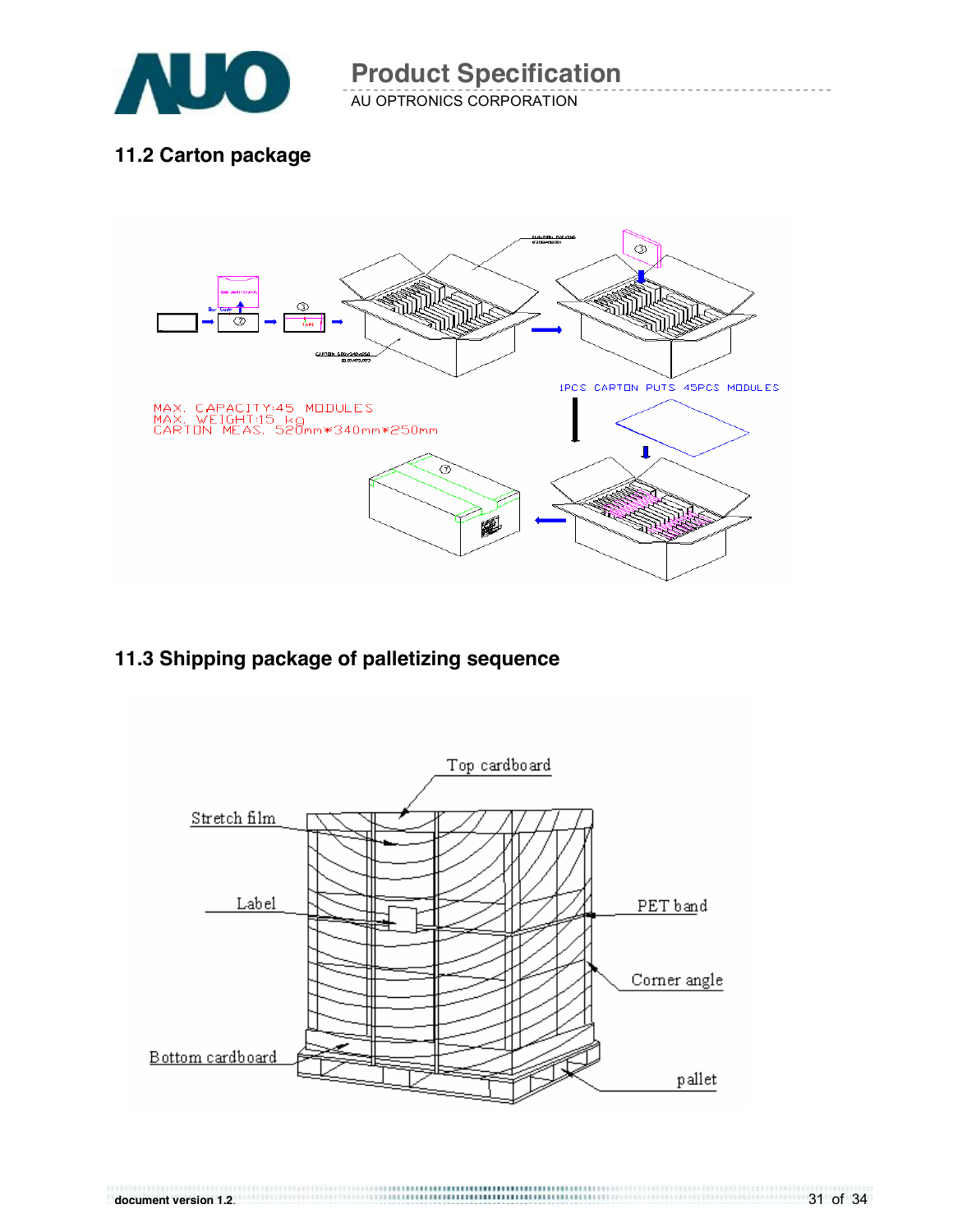

AU OPTRONICS CORPORATION

### **12. Appendix: EDID description**

#### **B089AW01 V1 EDID Code**

|            | <b>Address FUNCTION</b>                                            | Value          | Value      | Value        | <b>Note</b> |
|------------|--------------------------------------------------------------------|----------------|------------|--------------|-------------|
| <b>HEX</b> |                                                                    | <b>HEX</b>     | <b>BIN</b> | <b>DEC</b>   |             |
| 00         | Header                                                             | 00             | 00000000   | 0            |             |
| 01         |                                                                    | FF             | 11111111   | 255          |             |
| 02         |                                                                    | FF             | 11111111   | 255          |             |
| 03         |                                                                    | FF             | 11111111   | 255          |             |
| 04         |                                                                    | FF             | 11111111   | 255          |             |
| 05         |                                                                    | FF             | 11111111   | 255          |             |
| 06         |                                                                    | FF             | 11111111   | 255          |             |
| 07         |                                                                    | 00             | 00000000   | 0            |             |
| 08         | EISA Manuf. Code LSB                                               | 06             | 00000110   | 6            |             |
| 09         | <b>Compressed ASCII</b>                                            | AF             | 10101111   | 175          |             |
| 0A         | <b>Product Code</b>                                                | C <sub>2</sub> | 11000010   | 194          |             |
| 0B         | hex, LSB first                                                     | 11             | 00010001   | 17           |             |
| 0C         | 32-bit ser #                                                       | 00             | 00000000   | $\mathbf 0$  |             |
| 0D         |                                                                    | 00             | 00000000   | 0            |             |
| 0E         |                                                                    | 00             | 00000000   | 0            |             |
| 0F         |                                                                    | 00             | 00000000   | 0            |             |
| 10         | Week of manufacture                                                | 01             | 00000001   | 1            |             |
| 11         | Year of manufacture                                                | 12             | 00010010   | 18           |             |
| 12         | EDID Structure Ver.                                                | 01             | 00000001   | $\mathbf{1}$ |             |
| 13         | EDID revision #                                                    | 03             | 00000011   | 3            |             |
| 14         | Video input def.<br>(digital I/P, non-TMDS, CRGB)                  | 80             | 10000000   | 128          |             |
| 15         | Max H image size<br>(rounded to cm)                                | 14             | 00010100   | 20           |             |
| 16         | Max V image size<br>(rounded to cm)                                | 0 <sub>B</sub> | 00001011   | 11           |             |
| 17         | Display Gamma<br>$( = (gamma * 100) - 100)$                        | 78             | 01111000   | 120          |             |
| 18         | <b>Feature support</b><br>(no DPMS, Active OFF, RGB, tmg<br>Blk#1) | 0A             | 00001010   | 10           |             |
| 19         | Red/green low bits (Lower 2:2:2:2 bits)                            | <b>FA</b>      | 11111010   | 250          |             |
| 1A         | Blue/white low bits (Lower 2:2:2:2 bits)                           | 56             | 01010110   | 86           |             |
| 1B         | Red x (Upper 8 bits)                                               | 92             | 10010010   | 146          |             |
| 1C         | Red y/ highER 8 bits                                               | 56             | 01010110   | 86           |             |
| 1D         | Green x                                                            | 54             | 01010100   | 84           |             |
| 1E         | Green y                                                            | 98             | 10011000   | 152          |             |
| 1F         | Blue x                                                             | 24             | 00100100   | 36           |             |
| 20         | Blue y                                                             | 1A             | 00011010   | 26           |             |
| 21         | White x                                                            | 4F             | 01001111   | 79           |             |
| 22         | White y                                                            | 54             | 01010100   | 84           |             |
| 23         | Established timing 1                                               | 00             | 00000000   | 0            |             |
| 24         | Established timing 2                                               | 00             | 00000000   | $\pmb{0}$    |             |
| 25         | Established timing 3                                               | $00\,$         | 00000000   | 0            |             |
| 26         | Standard timing #1                                                 | 01             | 00000001   | 1            |             |
| 27         |                                                                    | 01             | 00000001   | $\mathbf{1}$ |             |
| 28         | Standard timing #2                                                 | 01             | 00000001   | $\mathbf{1}$ |             |

32 of 34 **document version 1.2**.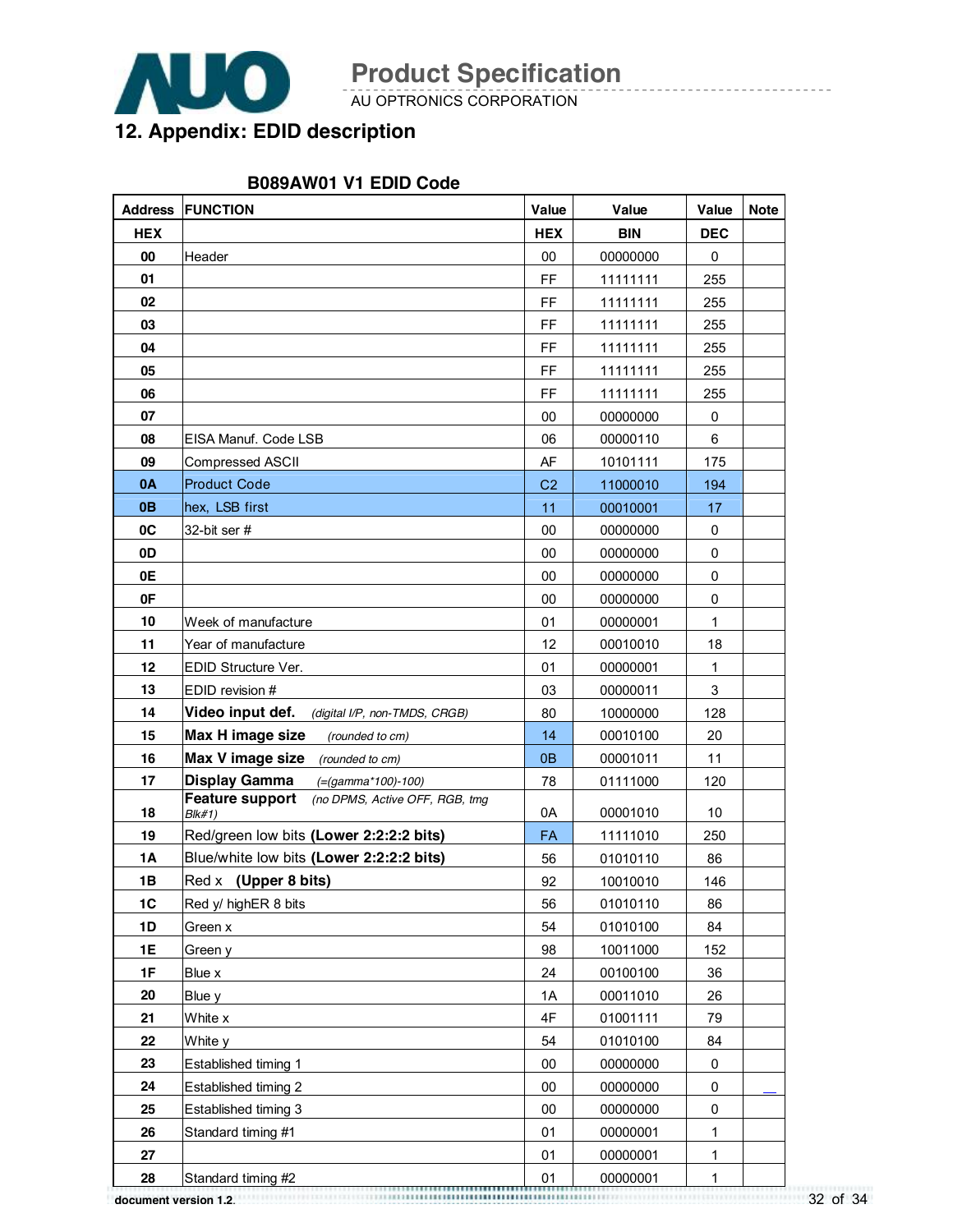

AU OPTRONICS CORPORATION

| 29 |                                                      | 01             | 00000001 | 1            |  |
|----|------------------------------------------------------|----------------|----------|--------------|--|
| 2Α | Standard timing #3                                   | 01             | 00000001 | 1            |  |
| 2B |                                                      | 01             | 00000001 | 1            |  |
| 2C | Standard timing #4                                   | 01             | 00000001 | $\mathbf{1}$ |  |
| 2D |                                                      | 01             | 00000001 | 1            |  |
| 2E | Standard timing #5                                   | 01             | 00000001 | 1            |  |
| 2F |                                                      | 01             | 00000001 | 1            |  |
| 30 | Standard timing #6                                   | 01             | 00000001 | 1            |  |
| 31 |                                                      | 01             | 00000001 | 1            |  |
| 32 | Standard timing #7                                   | 01             | 00000001 | 1            |  |
| 33 |                                                      | 01             | 00000001 | 1            |  |
| 34 | Standard timing #8                                   | 01             | 00000001 | 1            |  |
| 35 |                                                      | 01             | 00000001 | 1            |  |
| 36 | Pixel Clock/10000<br><b>LSB</b>                      | B <sub>0</sub> | 10110000 | 176          |  |
| 37 | Pixel Clock/10000<br><b>USB</b>                      | 13             | 00010011 | 19           |  |
| 38 | Horz active Lower 8bits                              | 00             | 00000000 | $\mathbf 0$  |  |
| 39 | Horz blanking Lower 8bits                            | 40             | 01000000 | 64           |  |
| 3A | HorzAct:HorzBlnk<br>Upper 4:4 bits                   | 41             | 01000001 | 65           |  |
| 3B | Vertical Active Lower 8bits                          | 58             | 01011000 | 88           |  |
| 3C | <b>Vertical Blanking</b><br><b>Lower 8bits</b>       | 19             | 00011001 | 25           |  |
| 3D | Vert Act: Vertical Blanking<br>(upper 4:4 bit)       | 20             | 00100000 | 32           |  |
| 3E | HorzSync. Offset                                     | 18             | 00011000 | 24           |  |
| 3F | HorzSync. Width                                      | 88             | 10001000 | 136          |  |
| 40 | VertSync.Offset: VertSync.Width                      | 31             | 00110001 | 49           |  |
| 41 | Horz‖ Sync Offset/Width Upper 2bits                  | 00             | 00000000 | $\mathbf 0$  |  |
| 42 | Horizontal Image Size Lower 8bits                    | C <sub>3</sub> | 11000011 | 195          |  |
| 43 | Vertical Image Size Lower 8bits                      | 71             | 01110001 | 113          |  |
| 44 | Horizontal & Vertical Image Size (upper 4:4 bits)    | 00             | 00000000 | 0            |  |
| 45 | Horizontal Border (zero for internal LCD)            | 00             | 00000000 | 0            |  |
| 46 | Vertical Border (zero for internal LCD)              | 00             | 00000000 | 0            |  |
| 47 | Signal (non-intr, norm, no stero, sep sync, neg pol) | 18             | 00011000 | 24           |  |
| 48 | Detailed timing/monitor                              | 00             | 00000000 | 0            |  |
| 49 | descriptor #2                                        | $00\,$         | 00000000 | $\mathsf 0$  |  |
| 4Α |                                                      | 00             | 00000000 | 0            |  |
| 4Β |                                                      | 0F             | 00001111 | 15           |  |
| 4C |                                                      | 00             | 00000000 | 0            |  |
| 4D |                                                      | 00             | 00000000 | 0            |  |
| 4E |                                                      | 00             | 00000000 | 0            |  |
| 4F |                                                      | 00             | 00000000 | 0            |  |
| 50 |                                                      | 00             | 00000000 | 0            |  |
| 51 |                                                      | 00             | 00000000 | $\mathsf 0$  |  |
| 52 |                                                      | 00             | 00000000 | 0            |  |
| 53 |                                                      | 00             | 00000000 | $\pmb{0}$    |  |
| 54 |                                                      | 00             | 00000000 | 0            |  |
| 55 |                                                      | 00             | 00000000 | 0            |  |
| 56 |                                                      | 00             | 00000000 | 0            |  |
| 57 |                                                      | 00             | 00000000 | $\pmb{0}$    |  |

33 of 34 **document version 1.2**.